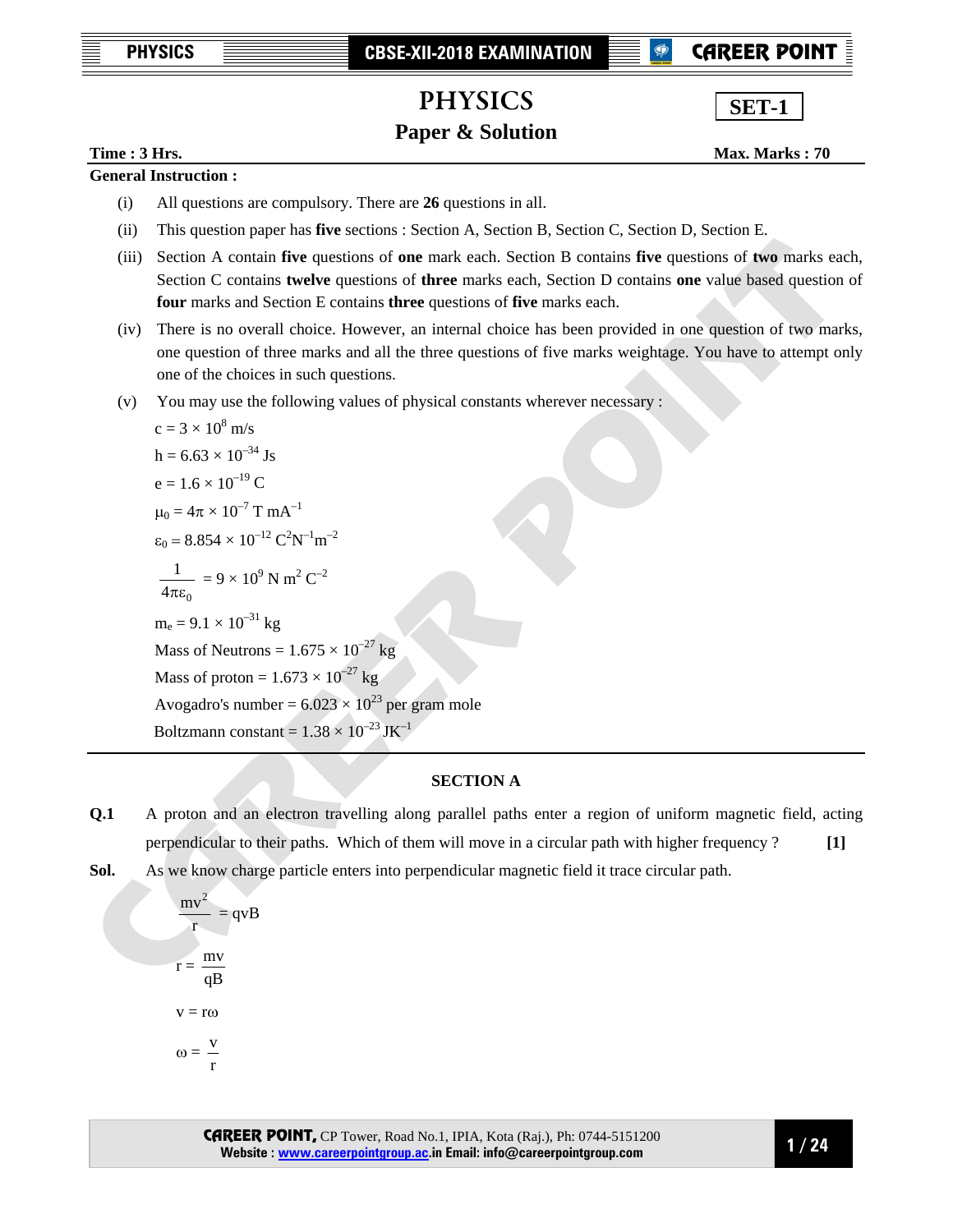$\omega = \frac{v}{mv}$ qB v  $\omega = \frac{qB}{m}$  $2\pi f =$ m qB  $f =$  $2\pi m$ qB π  $f \propto \frac{1}{m}$  frequency  $\propto \frac{1}{mass}$ 

Thus electron has less mass. So electron will move with high frequency.

**Q.2** • Name the electromagnetic radiations used for (a) water purification, and (b) eye surgery. [1]

**Sol.** (a) For water purification ultra violet (uv) rays use

(b) For eye treatment infrared wave used

**Q.3** Draw graphs showing variation of photoelectric current with applied voltage for two incident radiations of equal frequency and different voltage for two incident radiations of equal frequency and different intensities. Mark the graph for the radiation of higher intensity. **[1]**

**Sol.** 



- **Q.4** Four nuclei of an element undergo fusion to form a heavier nucleus, with release of energy. Which of the two - the parent or the daughter nucleus - would have higher binding energy per nucleon ? **[1]**
- **Sol.** Nuclear fusion : The process in which two light nuclei combined to form a single heavier nucleus is called nuclear fusion.

The mass of the heavier nucleus formed is less than the sum of masses of the combining nuclei.

So mass defect is more in daughter nuclei so binding energy is more per nucleon in daughter nuclei.

- **Q.5** Which mode of propagation is used by short wave broadcast services ? **[1]**
- **Sol. Sky wave propagation** : When radio wave propagates from one place of earth to other after reflection by ionosphere, the range of frequencies from few MHz to 30 MHz gets reflected back by ionosphere. This range also reflected as short wave band. This mode of propagation is used by short wave broadcast service.

CAREER POINT, CP Tower, Road No.1, IPIA, Kota (Raj.), Ph: 0744-5151200 **Website : www.careerpointgroup.ac.in Email: info@careerpointgroup.com** 

**2 / 24**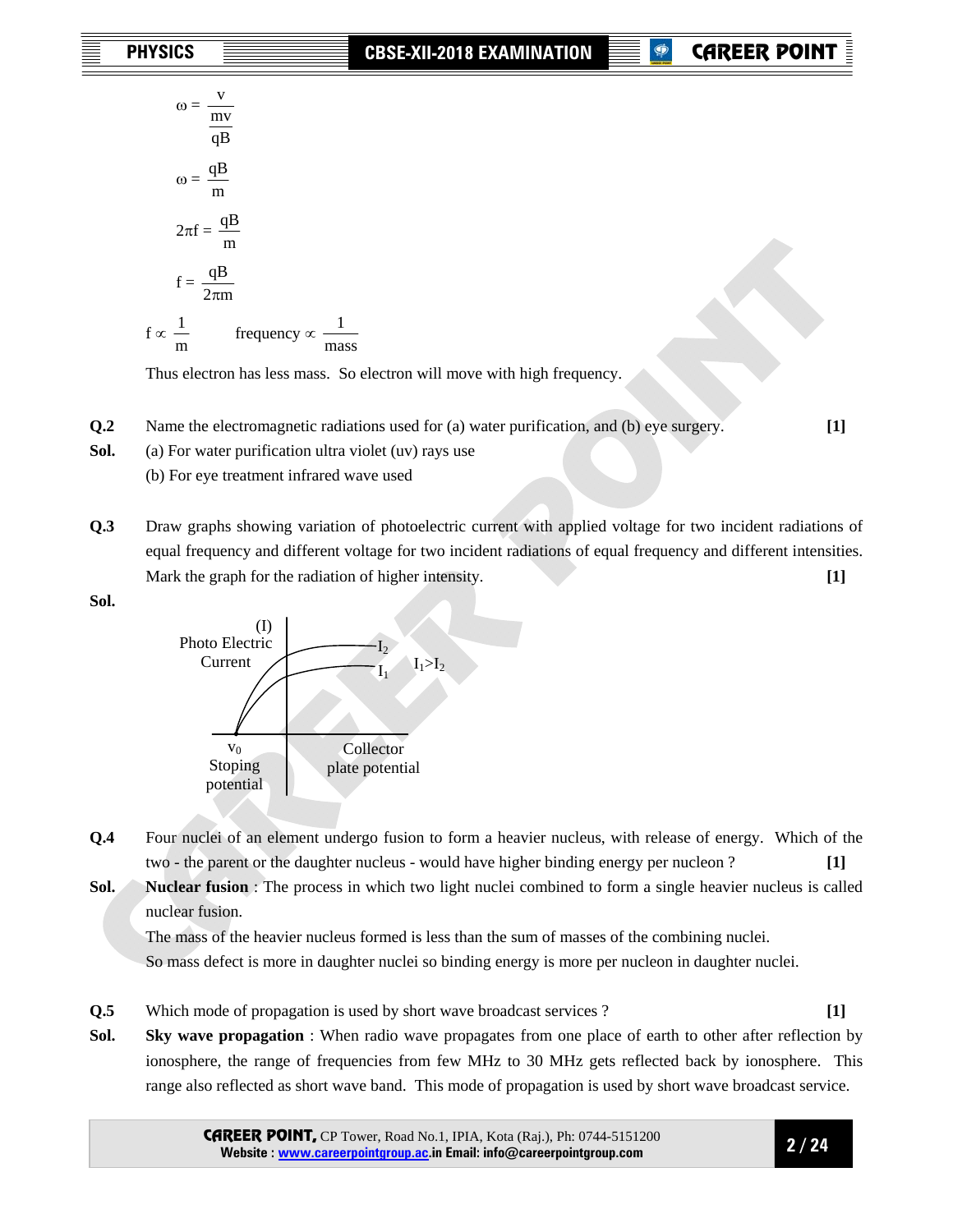**P** CAREER POIN

# **SECTION B**

- **Q.6** Two electric bulbs P and Q have their resistances in the ratio of 1 : 2. They are connected in series across a battery. Find the ratio of the power dissipation of these bulbs. **[2]**
- **Sol.** For series combination, power dissipated by a bulb is directly proportional to its resistance.

$$
P \propto R
$$

$$
\frac{P_1}{P_1} = \frac{R_1}{R_2}
$$

$$
\frac{P_1}{P_2} = \frac{R_1}{R_2} = \frac{1}{2}
$$

1

**Q.7** A 10 V cell of negligible internal resistance is connected in parallel across a battery of emf 200 V and internal resistance 38  $\Omega$  as shown in the figure. Find the value of current in the circuit. **[2]** 

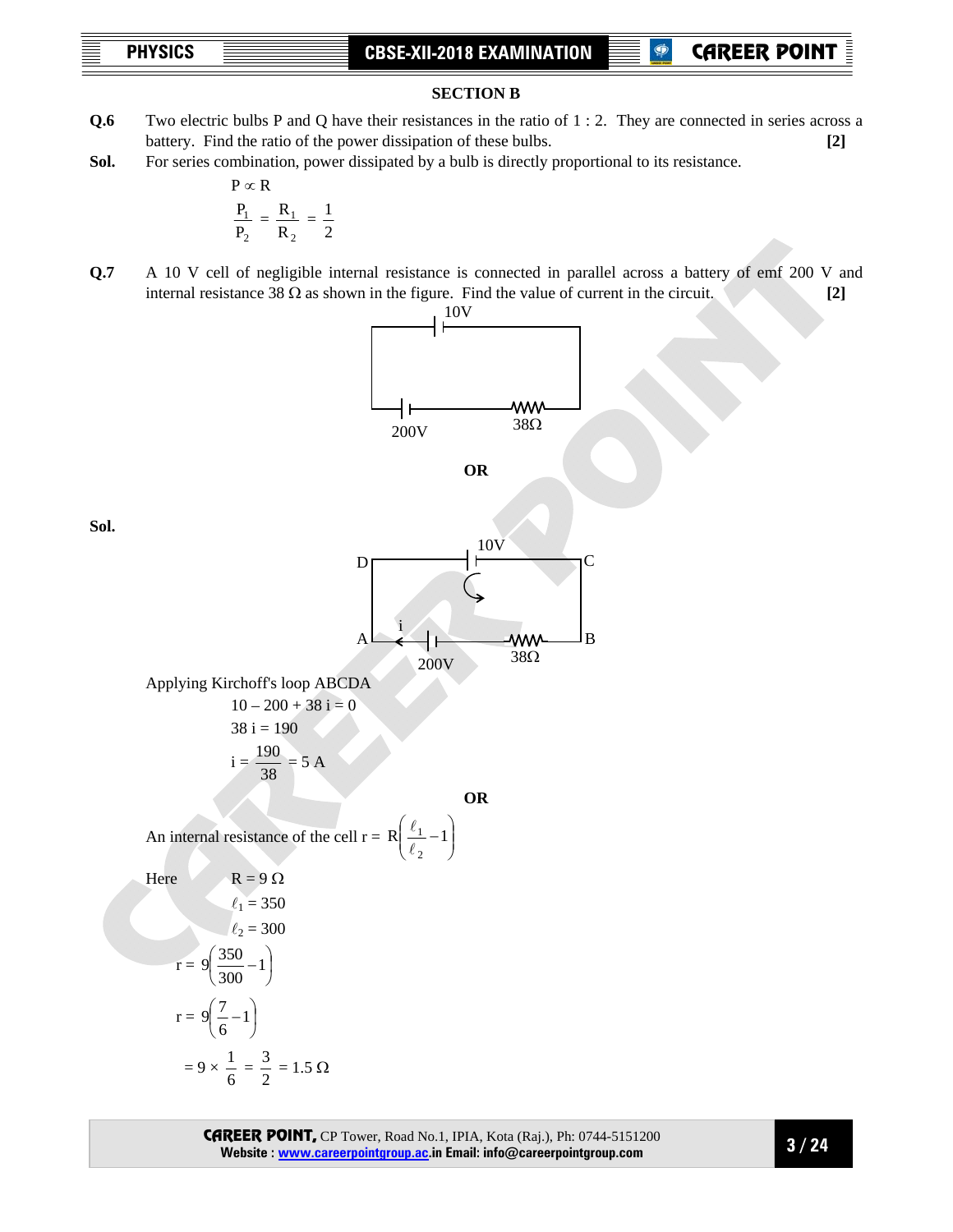**P** CAREER POIN

- **Q.8** (a) Why are infra-red waves often called heat waves ? Explain.
	- (b) What do you understand by the statement, "Electromagnetic waves transport momentum" ? **[2]**

**Sol.** (i) Infra-red waves have frequencies lower than those of visible light they have ability to vibrate not only the electrons but the entire atom on molecules of a body this vibration increases the internal energy and temperature of the body.

(ii) As electromagnetic wave contains both electric and magnetic fields, if there are charges they will be set and sustained in motion by electric and magnetic fields of the em wave. The charges thus acquire energy and momentum from the waves. This just illustrates the fact that an electromagnetic wave carries energy and momentum.

 If total energy transferred to a surface in time t is u, it can be shown that the magnitude of total momentum delivered to surface

$$
P = \frac{u}{C} \qquad P = \text{momentum}
$$

Electromagnetic wave transfer momentum but  $C = 3 \times 10^8$  is very large, the amount of momentum to transferred is extremly small.

**Q.9** If light of wavelength 412.5 nm is incident on each of the metals given below, which ones will show photoelectric emission and why ? **[2]**

| Metal | Work Function (eV) |
|-------|--------------------|
| Na    | 1.92               |
| K     | 2.15               |
| Ca    | 3.20               |
| Mo    | 417                |

$$
Sol. \qquad \qquad E=
$$

$$
E = \frac{6.67 \times 10^{-34} \times 3 \times 10^8}{412.5 \times 10^{-9}}
$$
  
\n
$$
E = 0.048 \times 10^{-17} \text{ Joule}
$$
  
\n
$$
1 \text{ J} = \frac{1}{1.6 \times 10^{-19}} \text{ eV}
$$
  
\n
$$
E = \frac{0.048 \times 10^{-17}}{1.6 \times 10^{-19}} \text{ eV}
$$
  
\n
$$
E = 3 \text{ eV}
$$

hc

 Thus metals having work-function less than energy of photon of falling light will show photoelectric effect. So Na and K will show photo electric effect.

**Q.10** A carrier wave of peak voltage 15 V is used to transmit a message signal. Find the peak voltage of the modulating signal in order to have a modulation of 60 %. **[2]**

**Sol.**  $\qquad$  **Peak voltage = 15 V** 

**Modulation index =**  $60\%$  **= 0.60** 

Amplitude of modulating wave  $= A<sub>m</sub>$ Amplitude of carrier wave  $= A_c$ 

$$
\mu = \frac{A_m}{A_c}
$$
  

$$
0.60 = \frac{A_m}{15}
$$
  

$$
0.60 \times 15 = A_m
$$
  

$$
9 \text{ V} = A_m
$$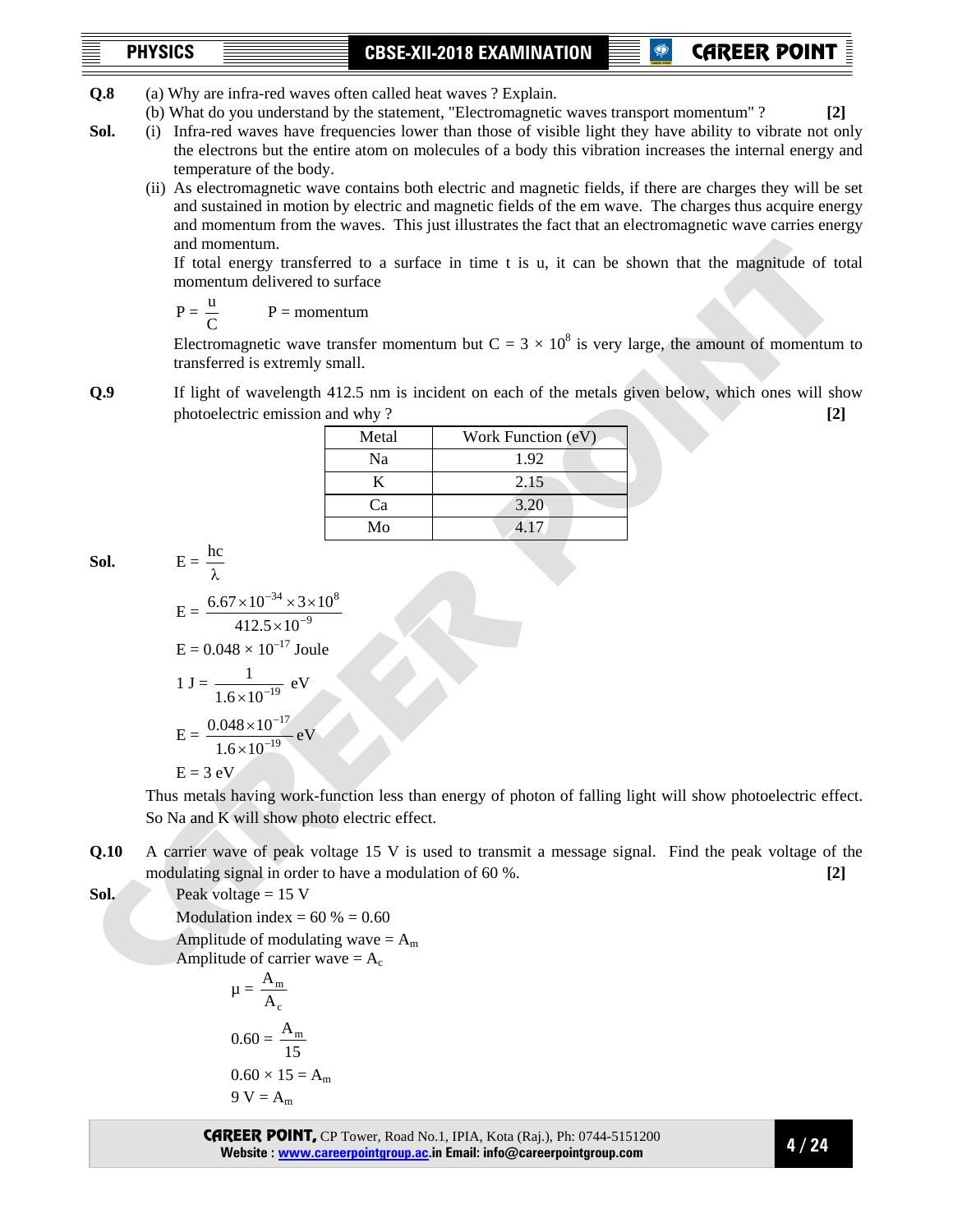### **SECTION C**

**Q.11** Four point charges Q, q, Q and q are placed at the corners of a square of side 'a' as shown in the figure.



Find the

- (a) resultant electric force on a charge Q, and
- (b) potential energy of this system. **[3]**

### **OR**

(a) Three point charges q, -4q and 2q are placed at the vertices of an equilateral triangle ABC of side  $\ell$  a shown in the figure. Obtain the expression for the magnitude of the resultant electric force acting on the charge q.



(b) Find out the amount of the work done to separate the charges at infinite distance.

**Sol.** (a)



(b) Potential energy of system

$$
\mathbf{W}_1 = \frac{\mathbf{k}.\mathbf{Q}.\mathbf{q}}{a}
$$

CAREER POINT, CP Tower, Road No.1, IPIA, Kota (Raj.), Ph: 0744-5151200 **Website : www.careerpointgroup.ac.in Email: info@careerpointgroup.com** 

**5 / 24**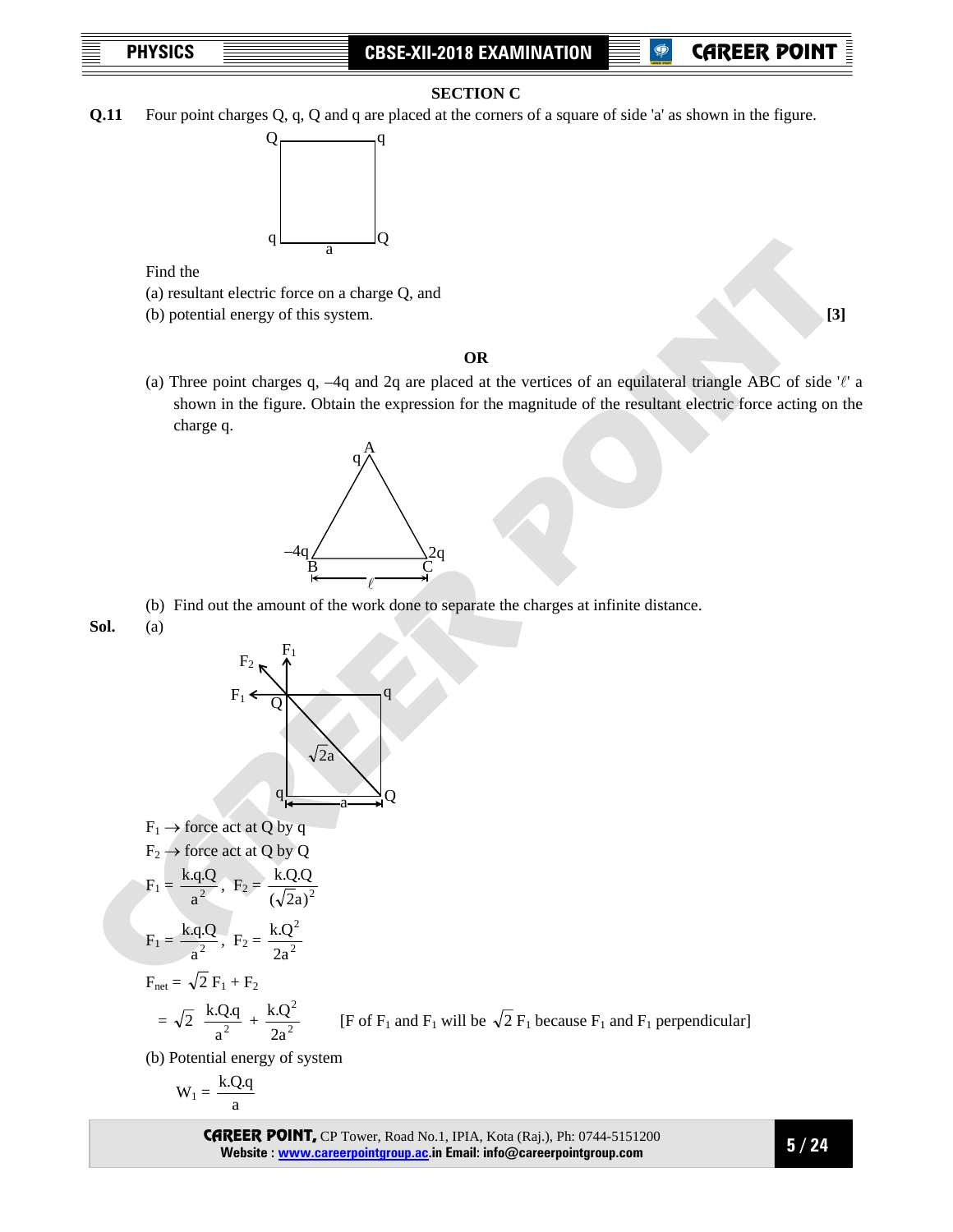**OR** 

| $W_2 = \frac{k.q^2}{\sqrt{2}a}$ |
|---------------------------------|
| $W_3 = \frac{k.Q.q}{a}$         |
| $W_4 = \frac{k.q^2}{a}$         |
| $W_5 = \frac{k.q^2}{a}$         |
| $W_6 = \frac{k.Q.q}{\sqrt{2}a}$ |

$$
W = W_1 + W_2 + W_3 + W_4 + W_5 + W_6
$$

(a)

(a)  
\n
$$
F_{net} \xleftarrow{F_1} \sqrt{\frac{120^{\circ}}{60^{\circ}}}
$$
  
\n $-4q \xleftarrow{60^{\circ}} \sqrt{\frac{120^{\circ}}{\ell}} = 2q$   
\n $F_1 = \frac{k \cdot 2q \cdot q}{\ell^2}, F_2 = \frac{k \cdot 4q \cdot q}{\ell^2}$   
\n $F_{net} = \sqrt{F_1^2 + F_2^2 + 2F_1F_2 \cos 120^{\circ}}$   
\n $F_{net} = \sqrt{F_1^2 + F_2^2 - F_1F_2}$   $\cos 120^{\circ} = -\frac{1}{2}$ 

(b) Work done required to separate the charges at infinity equal to electric potential energy of system. So

$$
-4q \longrightarrow Q
$$
  
\n
$$
W_1 = \frac{k \cdot q \cdot 2q}{\ell}, W_2 = \frac{k \cdot (-4q) \cdot q}{\ell}, W_3 = \frac{k \cdot (-4q) \cdot (2q)}{\ell}
$$
  
\n
$$
W_1 = \frac{2k \cdot q^2}{\ell}, W_2 = \frac{-4k \cdot q^2}{\ell}, W_3 = \frac{-8k \cdot q^2}{\ell}
$$
  
\n
$$
W = W_1 + W_2 + W_3
$$

q

$$
W = \frac{2k.q^2}{\ell} - \frac{4k.q^2}{\ell} - \frac{8k.q^2}{\ell}
$$

$$
W = \frac{-10k.q^2}{\ell}
$$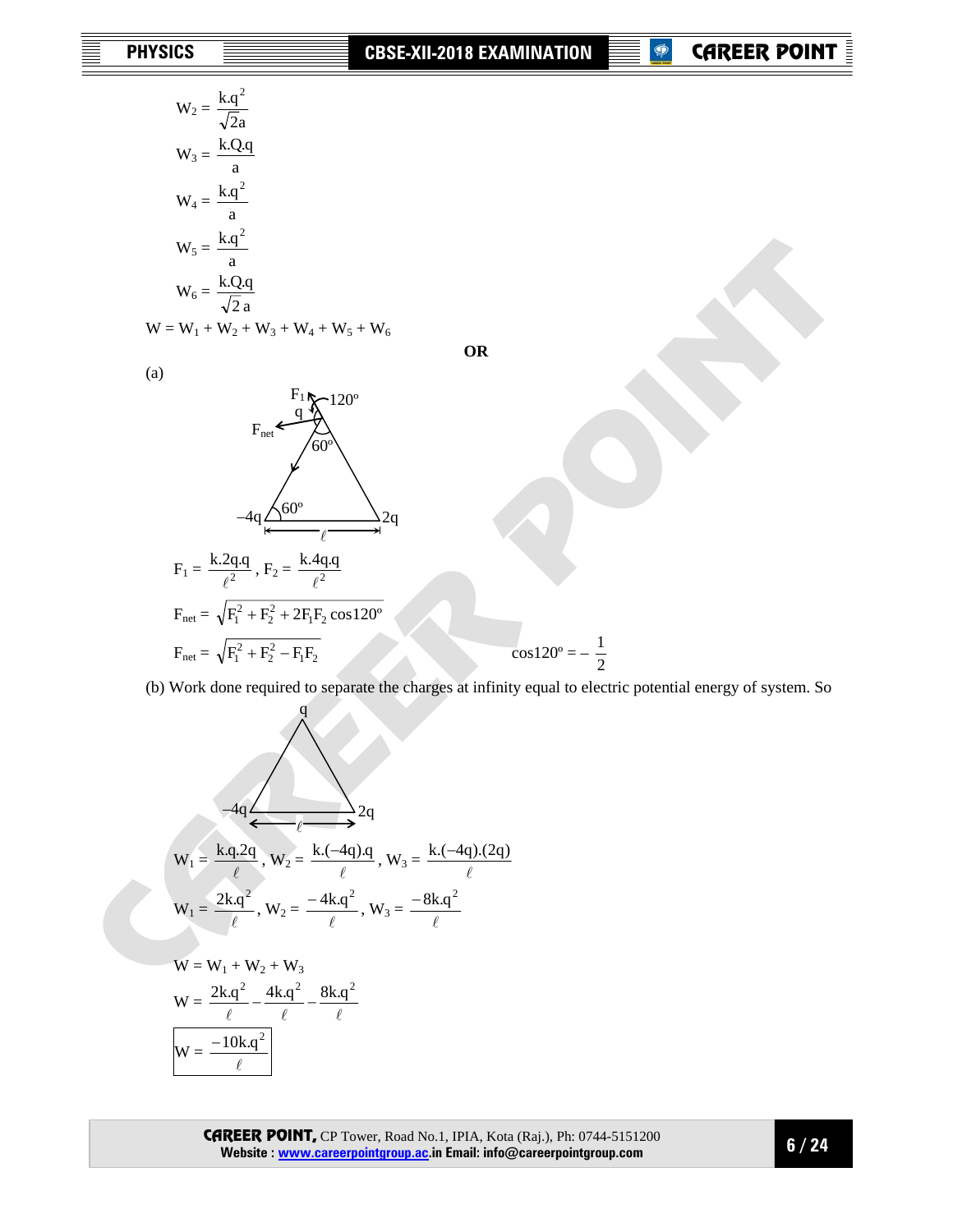**<sup>®</sup> CAREER POIN** 

- **Q.12** (a) Define the term 'conductivity' of a metallic wire. Write its SI unit.
	- (b) Using the concept of free electrons in a conductor, derive the expression for the conductivity of a wire in terms of number density and relaxation time. Hence, obtain the relation between current density and the applied electric field E. **[3]**
- **Sol.** (a) Conductivity: The reciprocal of the resistivity of a material is called its conductivity and is denoted by σ. Thus

Conductivity = 
$$
\frac{1}{\text{Resistivity}}
$$
  

$$
\sigma = \frac{1}{\rho}
$$

The SI unit of conductivity is  $\text{(ohm}^{-1} \text{ m}^{-1})$ 

(b) When a potential difference V is applied across a conductor of length  $\ell$ , the drift velocity in term of v is given by

$$
v_d=\frac{eE}{m}\,\tau=\frac{eV}{m\ell}\,\tau
$$

If area of cross-section A and n number of electron per unit volume the current through

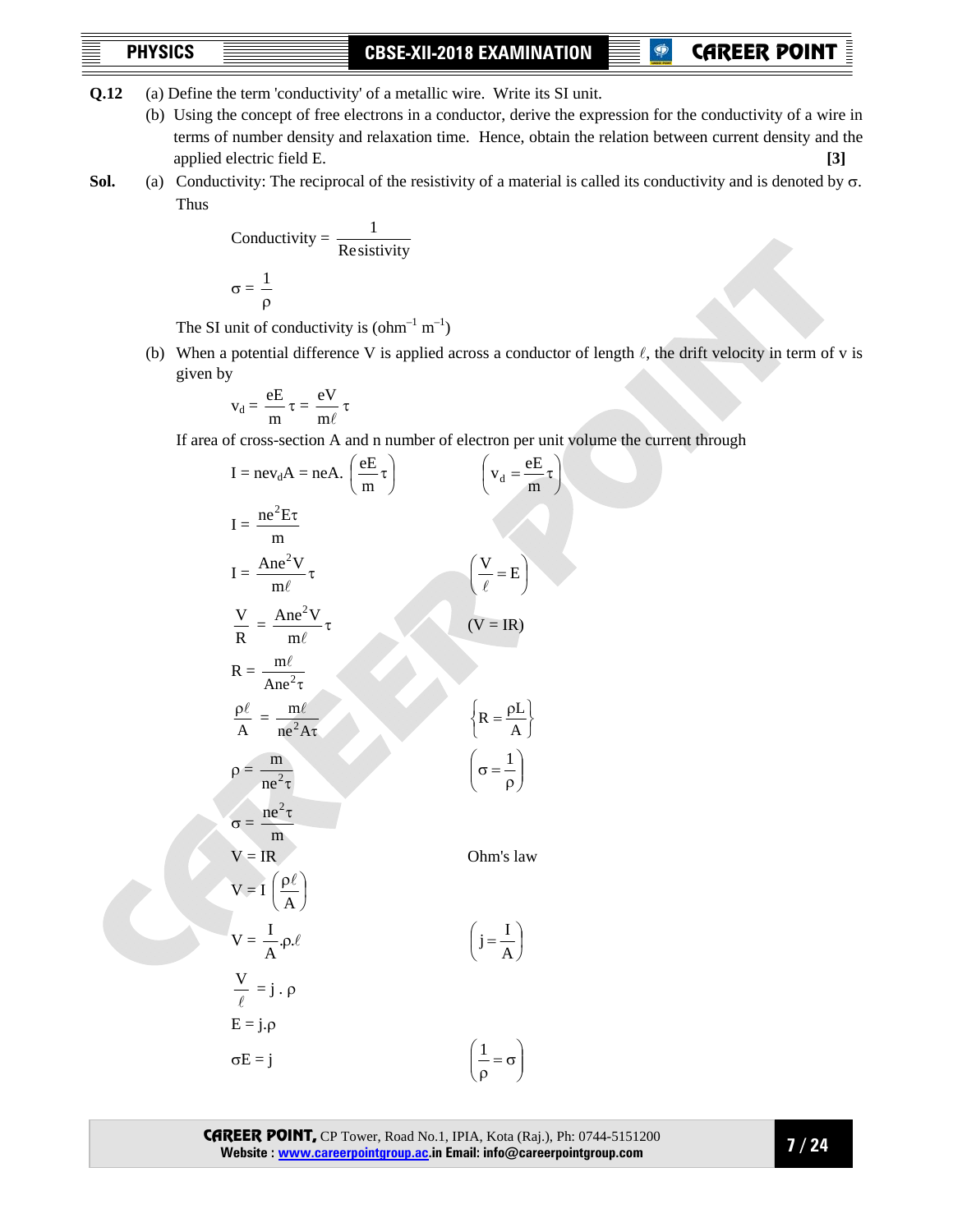**P** CAREER POINT

**Q.13** A bar magnet of magnetic moment 6 J/T is aligned at 60º with a uniform external magnetic field of 0.44 T. Calculate (a) the work done in turning the magnet to align its magnetic moment (i) normal to the magnetic field, (ii) opposite to the magnetic field, and (b) the torque on the magnet in the final orientation in case (ii).

 **[3]** 

**Sol.** 

$$
\begin{array}{c}\n\hline\n\end{array}
$$
\nB = 0.44 Tesla (magnetic field)  
\n
$$
\mu = 6 \text{ J/T (Magnetic moment)}
$$

$$
\Delta W = \mu B[\cos\theta_1 - \cos\theta_2]
$$
  
(a) (i) Magnetic moment align normal to magnetic field

$$
\theta_1 = 60^\circ, \ \theta_2 = 90^\circ
$$
  
\n
$$
\Delta W = 6 \times 0.44 \text{ [cos60° - cos90°]}
$$
  
\n
$$
= 6 \times 0.44 \times \left[ \frac{1}{2} - 0 \right]
$$
  
\n
$$
= 3 \times 0.44
$$

$$
\Delta W = 1.32 J
$$

(ii) Opposite to magnetic field  $\theta_1 = 60^\circ$ ,  $\theta_2 = 180^\circ$ 

$$
\Delta W = 6 \times 0.44 \text{ [cos60° - cos90°]}
$$
  
\n
$$
\Delta W = 6 \times 0.44 \times \left[\frac{1}{2} - (-1)\right]
$$
  
\n
$$
\Delta W = 6 \times 0.44 \left[\frac{3}{2}\right]
$$
  
\n= 3 \times 0.44 \times 3  
\n
$$
\Delta W = 3.96 \text{ J}
$$

- (b) Torque acting on magnet placed in magnetic field
	- $\tau = \mu \text{B}\sin\theta$  $\tau = \mu \text{B}\sin 180^\circ = 0$
- **Q.14** (a) An iron ring of relative permeability  $\mu_r$  has windings of insulated copper wire of n turns per metre. When the current in the windings is I, find the expression for the magnetic field in the ring.
	- (b) The susceptibility of a magnetic material is 0.9853. Identify the type of magnetic material. Draw the modification of the field pattern on keeping a piece of this material in a uniform magnetic field. **[3]**

Sol.

\n(a)

\n
$$
\begin{array}{r}\n\text{SOD 00000} \text{COD 0000} \text{COD 0000} \text{COD 0000} \text{COD 0000} \text{COD 0000} \text{COD 0000} \text{COD 0000} \text{COD 0000} \text{COD 0000} \text{COD 0000} \text{COD 0000} \text{COD 0000} \text{COD 0000} \text{COD 0000} \text{COD 0000} \text{COD 0000} \text{COD 0000} \text{COD 0000} \text{COD 0000} \text{COD 0000} \text{COD 0000} \text{COD 0000} \text{COD 0000} \text{COD 0000} \text{COD 0000} \text{COD 0000} \text{COD 0000} \text{COD 0000} \text{COD 0000} \text{COD 0000} \text{COD 0000} \text{COD 0000} \text{COD 0000} \text{COD 0000} \text{COD 0000} \text{COD 0000} \text{COD 0000} \text{COD 0000} \text{COD 0000} \text{COD 0000} \text{COD 0000} \text{COD 0000} \text{COD 0000} \text{COD 0000} \text{COD 0000} \text{COD 0000} \text{COD 0000} \text{COD 0000} \text{COD 0000} \text{COD 0000} \text{COD 0000} \text{COD 0000} \text{COD 0000} \text{COD 0000} \text{COD 0000} \text{COD 0000} \text{COD 0000} \text{COD 0000} \text{COD 0000} \text{COD 0000} \text{COD 0000} \text{COD 0000} \text{COD 0000} \text{COD 0000} \text{COD 0000} \text{COD 0000}
$$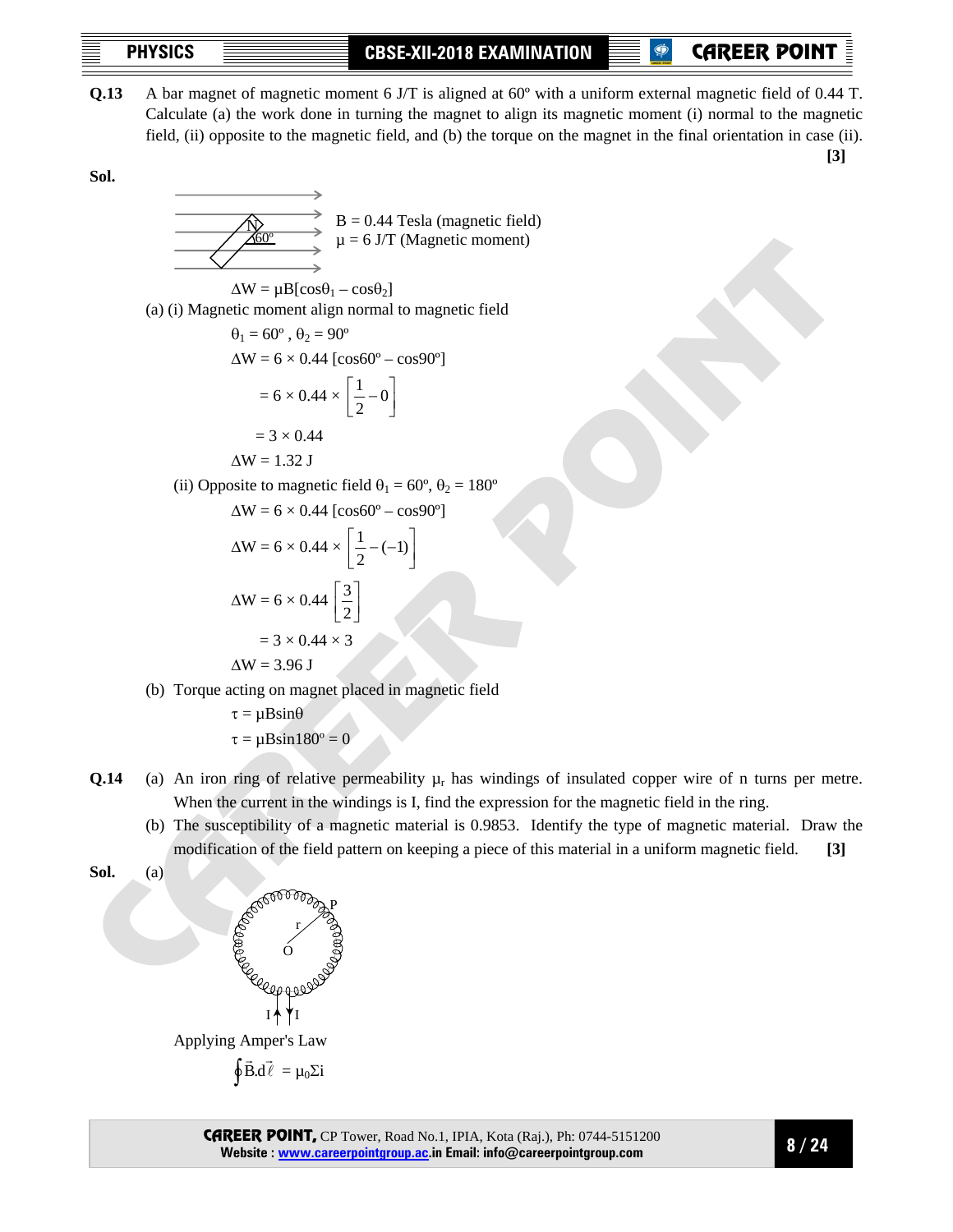**P** CAREER POIN

$$
\oint B.d\ell \cos 0^{\circ} = \mu_0 \Sigma i
$$
\n
$$
B \oint d\ell = \mu_0 \Sigma i \qquad [\cos 0^{\circ} = 1]
$$
\n
$$
B.2\pi r = \mu_0[n.2\pi r.i]
$$
\n
$$
B = \mu_0 n i \qquad \qquad \mu_r = \frac{\mu_m}{\mu_0}
$$
\n
$$
\frac{B = \mu_r \mu_0 n i}{\beta} \qquad \qquad \mu_m \text{ (permeability of iron)} = \mu_r \mu_0
$$

(b)  $x = 0.9853$ 

 the susceptibility of paramagnetic is less than 1 so it is paramagnetic material which is weakly attracted by magnetic field.



**Q.15** (a) Show using a proper diagram how unpolarised light can be linearly polarised by reflection from a transparent glass surface.

A

(b) The figure shows a ray of light falling normally on the face AB of an equilateral glass prism having refractive index  $\frac{3}{2}$ , placed in water of refractive index  $\frac{4}{3}$ . Will this ray suffer total internal reflection on striking the face AC ? Justify your answer. **[3] [3]** 

**Sol.**  $($ 

B C 60º A 30º B 60º C (b) n1 = 2 3 , n2 = 3 4 (water) Incident of light on Ac face is 60º For total internal reflection sin 90º sin ic = 3/ <sup>2</sup> 4 / 3 sin ic = 9 8 = 0.88 sin 60º = 2 3 = 2 1.732 = 0.816 So incident angle is smaller than ic

Total internal reflection does not take place.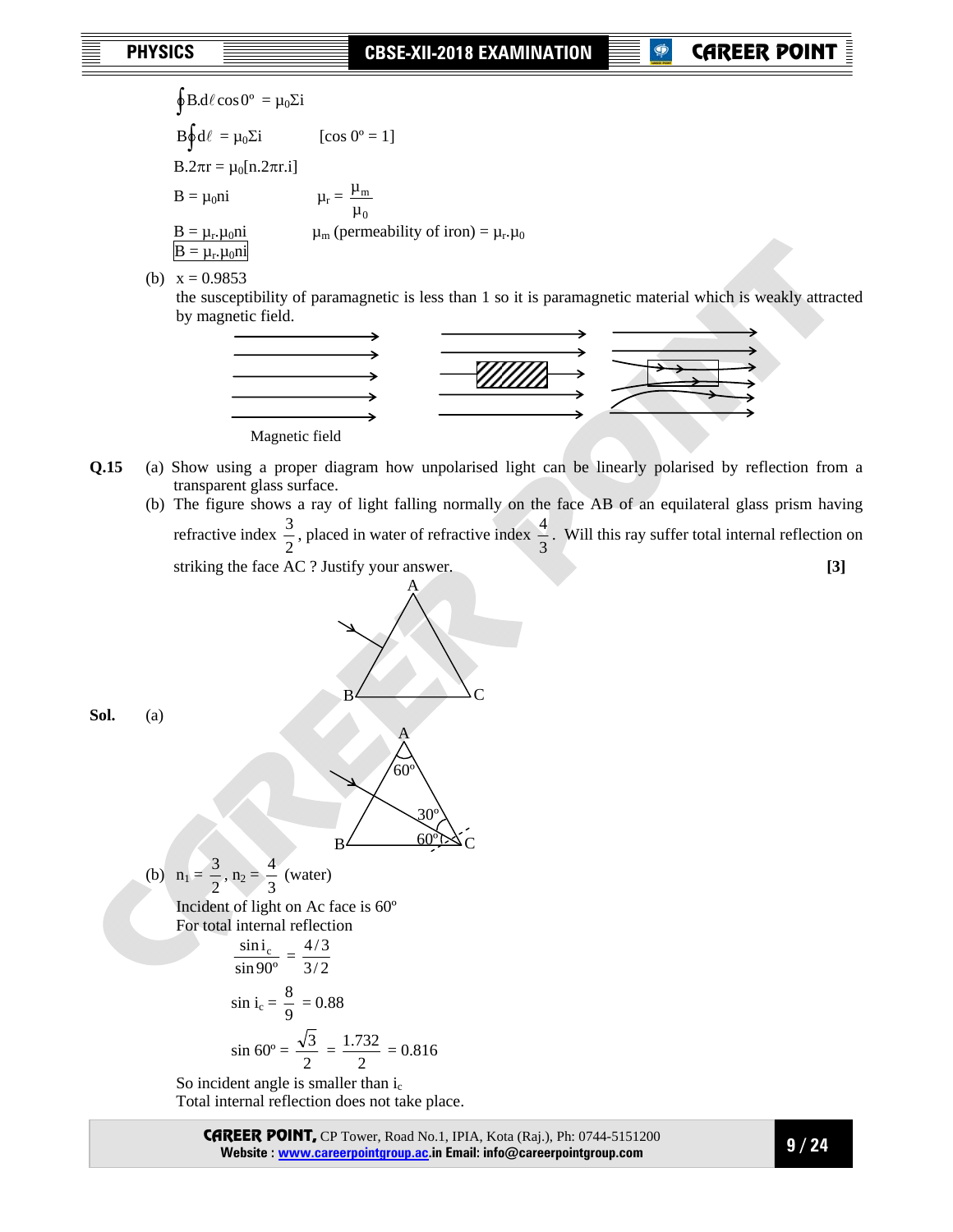**P** CAREER POIN

- **Q.16** (a) If one of two identical slits producing interference in Young's experiment is covered with glass, so that the light intensity passing through it is reduced to 50 %, find the ratio of the maximum and minimum intensity of the fringe in the interference pattern.
	- (b) What king of fringes do you expect to observe if white light is used instead of monochromatic light ?  **[3]**
- **Sol.** (a) Intensity ratio

$$
\frac{I_{\max}}{I_{\min}} = \left(\frac{\sqrt{I_1} + \sqrt{I_2}}{\sqrt{I_1} - \sqrt{I_2}}\right)^2
$$

Assume

$$
I_1 = I
$$
  
\n
$$
I_2 = I/2
$$
  
\n
$$
\frac{I_{\text{max}}}{I_{\text{min}}} = \left(\frac{\sqrt{I} + \sqrt{I/2}}{\sqrt{I} - \sqrt{I/2}}\right)^2
$$
  
\n
$$
= \left(\frac{\sqrt{2I} + \sqrt{I}}{\sqrt{2I} - \sqrt{I}}\right)^2
$$
  
\n
$$
= \left(\frac{\sqrt{2}.\sqrt{I} + \sqrt{I}}{\sqrt{2}}\right)^2
$$
  
\n
$$
= \left(\frac{\sqrt{2}.\sqrt{I} + \sqrt{I}}{\sqrt{2}.\sqrt{I} - \sqrt{I}}\right)^2
$$
  
\n
$$
= \left(\frac{\sqrt{I}(\sqrt{2} + I)}{\sqrt{I}(\sqrt{2} - I)}\right)^2
$$
  
\n
$$
\frac{I_{\text{max}}}{I_{\text{min}}} = \left(\frac{\sqrt{2} + I}{\sqrt{2} - I}\right)^2
$$

- (b) The light should be monochromatic other wise different colours will produce different interference patterns and fringes of different colours will overlap. White light has seven colours.
- **Q.17** A symmetric biconvex lens of radius of curvature R and made of glass of refractive index 1.5, is placed on a layer of liquid placed on top of a plane mirror as shown in the figure. An optical needle with its tip on the principal axis of the lens is moved along the axis until its real, inverted image coincides with the needle itself. The distance of the needle from the lens is measured to be x. On removing the liquid layer and repeating the experiment, the distance is found to be y. Obtain the expression for the refractive index of the liquid in terms of x and y. **[3]**

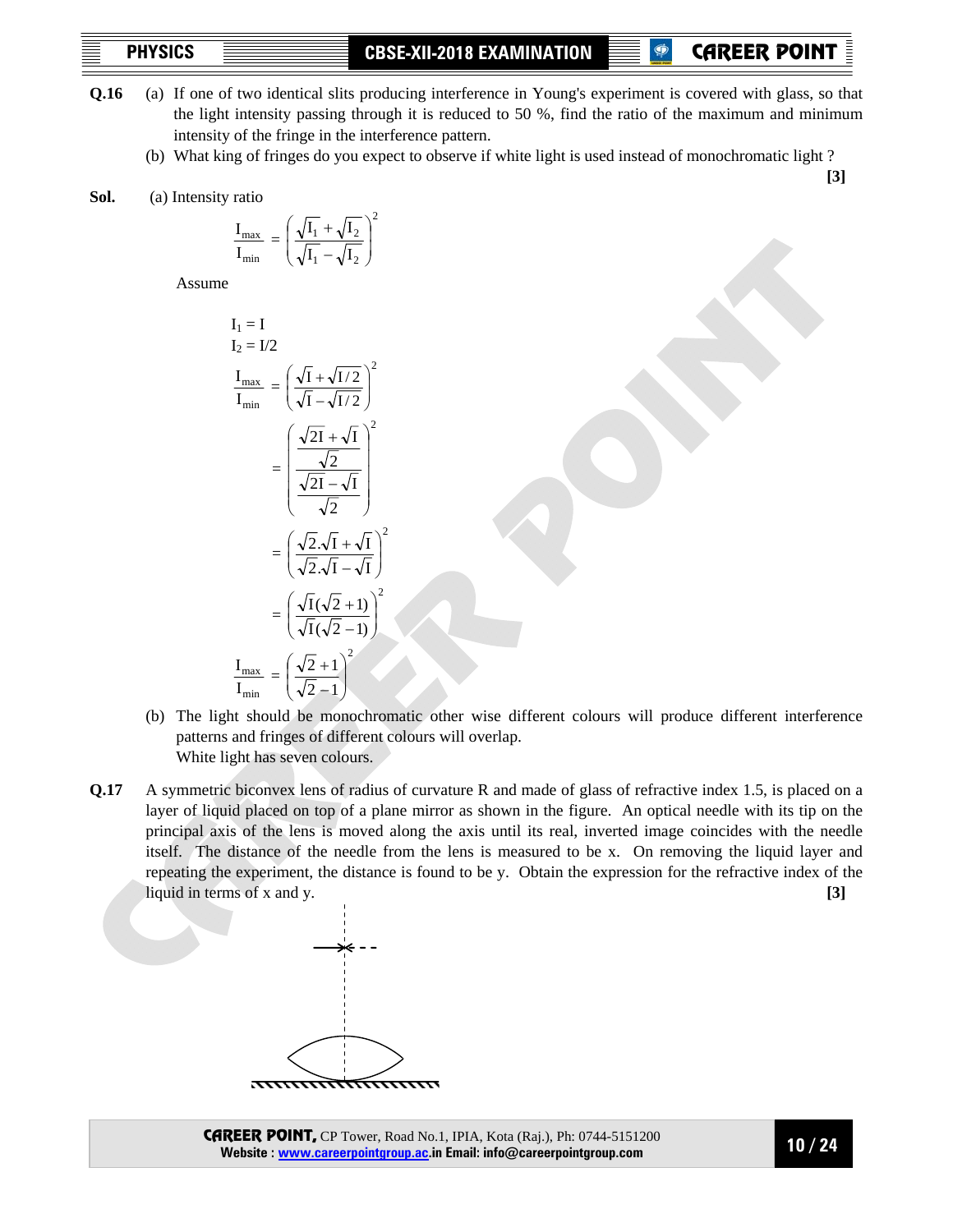**Sol.** 



In first case there are two lens in combination double convex  $(\mu = 1.5)$  and plane concave lens. The image overlaped at object when it placed on focus

$$
\frac{1}{f} = \frac{1}{f_1} + \frac{1}{f_2}
$$

The distance x given so  $f_1 = x$ 

 $\frac{1}{f_1} = \frac{1}{y}$ 

 $f<sub>2</sub>$  $\frac{1}{2}$  =

 $f<sub>2</sub>$  $\frac{1}{2}$  =

$$
\frac{1}{x} = \frac{1}{f_1} + \frac{1}{f_2} \qquad \qquad \dots (i)
$$

 When liquid removed distance given y So

> $f_1$ 1

> $f_1$ 1

x  $\frac{1}{-}$   $-$ 

x  $\frac{1}{-}$   $-$ 

 $\frac{1}{f_1} = \frac{1}{x} - \frac{1}{y}$ x  $\frac{1}{-}$   $-$ 

Here

 $f_1 = y$ 

$$
\frac{1}{y} = (\mu - 1) \left( \frac{1}{R_1} - \frac{1}{R_2} \right)
$$

$$
\frac{1}{y} = (1.5 - 1) \left( \frac{1}{R} + \frac{1}{R} \right)
$$

$$
\frac{1}{y} = \frac{1}{2} \times \frac{2}{R}
$$

 $y = R$ For  $f_2$ 

$$
\frac{1}{f_2} = (\mu - 1) \left( \frac{1}{-R} - \frac{1}{\infty} \right)
$$

$$
\frac{1}{f_2} = (\mu - 1) \left( \frac{-1}{R} \right)
$$

$$
\frac{1}{f_2} = \frac{(\mu - 1)}{-R}
$$

$$
\frac{1}{f_2} = \frac{1 - \mu}{R}
$$

$$
\frac{1}{f_2} = \frac{1 - \mu}{y} \qquad (y = R)
$$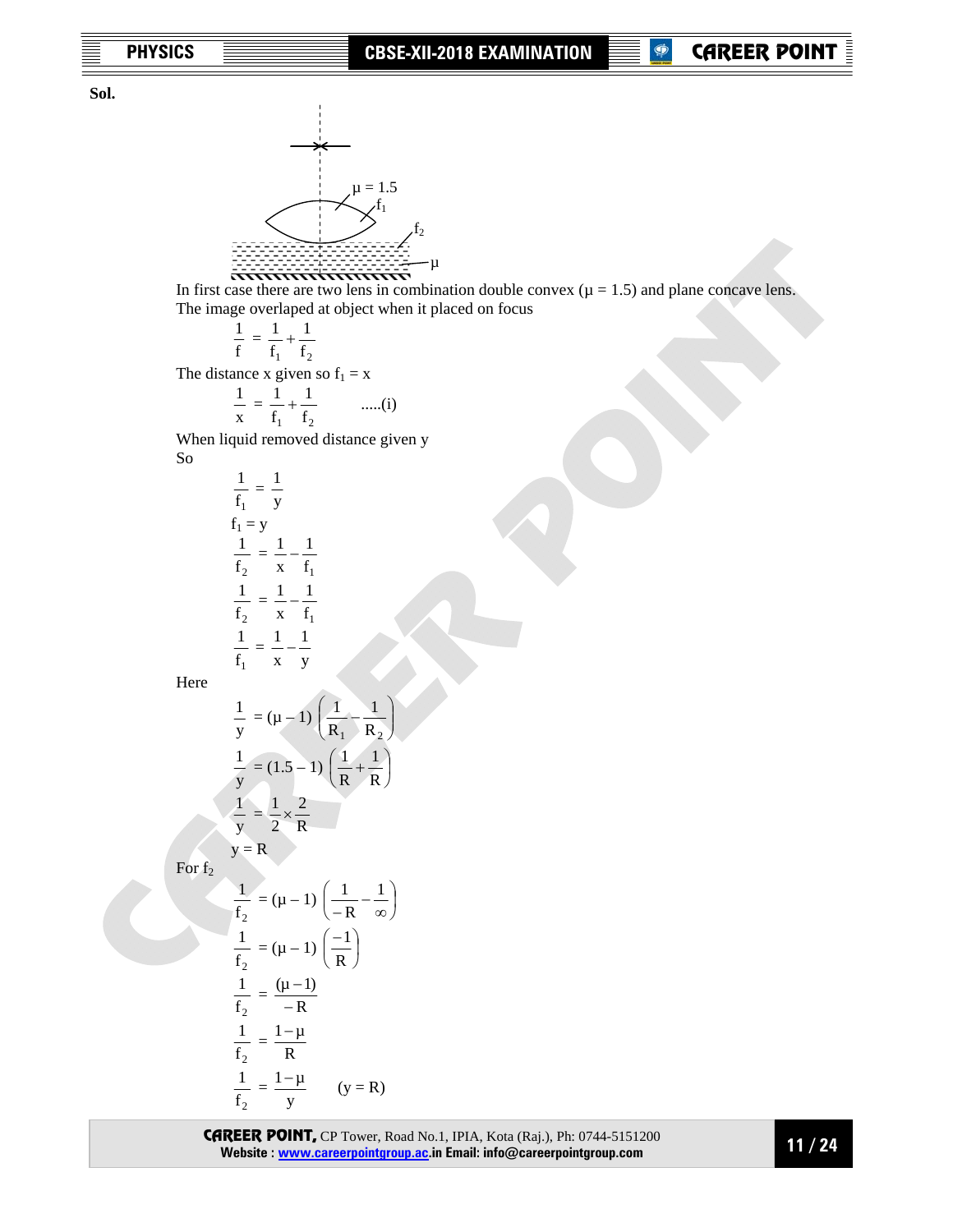From equation (i)

 $\frac{1}{x}$  $\frac{1}{2}$  =  $\mathbf{f}_1$   $\mathbf{f}_2$ 1 f  $\frac{1}{1}$  $\frac{1}{x}$  $\frac{1}{x} = \frac{1}{y} + \frac{1-\mu}{y}$ y  $\frac{1}{-} + \frac{1}{-}$  $\frac{1}{x}$  $\frac{1}{x} = \frac{1+1-\mu}{y}$  $\frac{1}{x}$  $\frac{1}{x} = \frac{2 - \mu}{y}$  $\frac{y}{x} = 2 - \mu$  $\mu = 2$ x y

- **Q.18** (a) State Bohr's postulate to define stable orbits in hydrogen atom. How does de Broglie's hypothesis explain the stability of these orbits ?
	- (b) An hydrogen atom initially in the ground state absorbs a photon which excites it to the  $n = 4$  level. Estimate the frequency of the photon. **[3] [3]**
- **Sol.** (a) For stable orbit the angular momentum of revolving  $e^-$  equal to  $\frac{nh}{2\pi}$

$$
mvr = \frac{nh}{2\pi}
$$

According to de-Broglie's hypothesis



 revolving e– is stable orbit also associated with wave character. Hence a circular orbit can be taken to be stable orbit if it contains an integral number of de-Broglie wavelengths



Only a certain number of wavelengths would fit in the electron orbits.

(b) 
$$
\frac{1}{\lambda} = R \left( \frac{1}{1^2} - \frac{1}{4^2} \right)
$$

$$
\frac{1}{\lambda} = R \left( 1 - \frac{1}{16} \right)
$$

$$
\frac{1}{\lambda} = R \left( \frac{15}{16} \right)
$$

⎠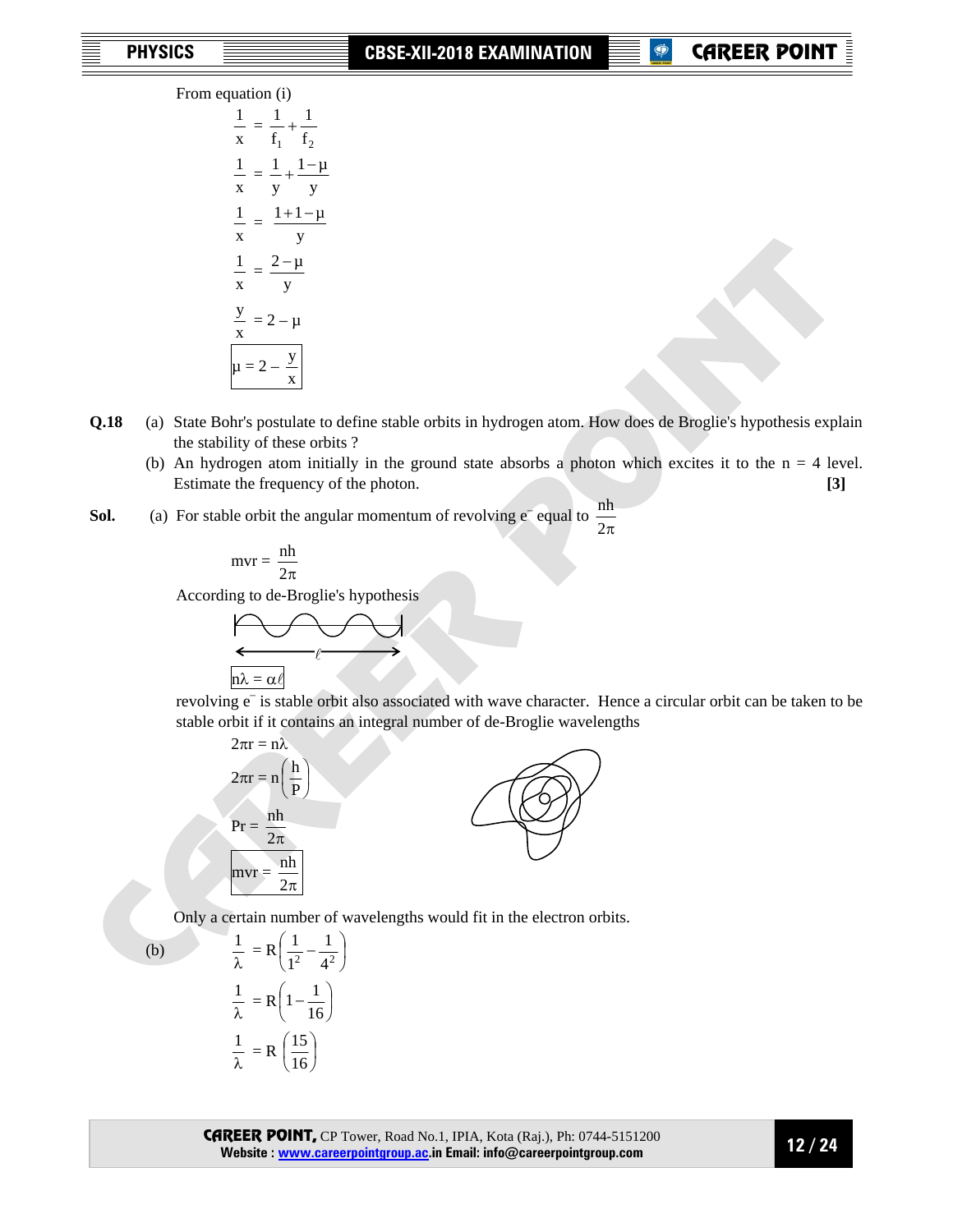CAREER POINT

$$
v = \frac{C}{\lambda}
$$
  

$$
v = C \times R \left(\frac{15}{16}\right)
$$
  

$$
v = 3 \times 10^8 \times 1.09 \times 10^7 \times \frac{15}{16}
$$
  

$$
v = 3 \times 10^{15} Hz
$$

- **Q.19** (a) Explain the processes of nuclear fission and nuclear fusion by using the plot of binding energy per nucleon (BE/A) versus the mass number A.
	- (b) A radioactive isotope has a half-life of 10 years. How long will it take for the activity to reduce to 3.12 % ? **[3]**

**Sol.** (a) Nuclear fission : In a nuclear fission, the sum of the masses of final products is less than the sum of the masses of the reactant components. The difference of masses called mass defect, is converted into energy. If we devide this energy with nucleons then it is called binding energy per nucleons.

> Nuclear fusion : The process in which two light nuclie combine to form a single heavier nucleus is called nuclear fusion.

> The mass of heavier nucleus formed is less than the sum of the masses of the combining nuclei. The mass defect is released as energy. If we devide this energy by nucleons than it is called binding energy per nucleons.

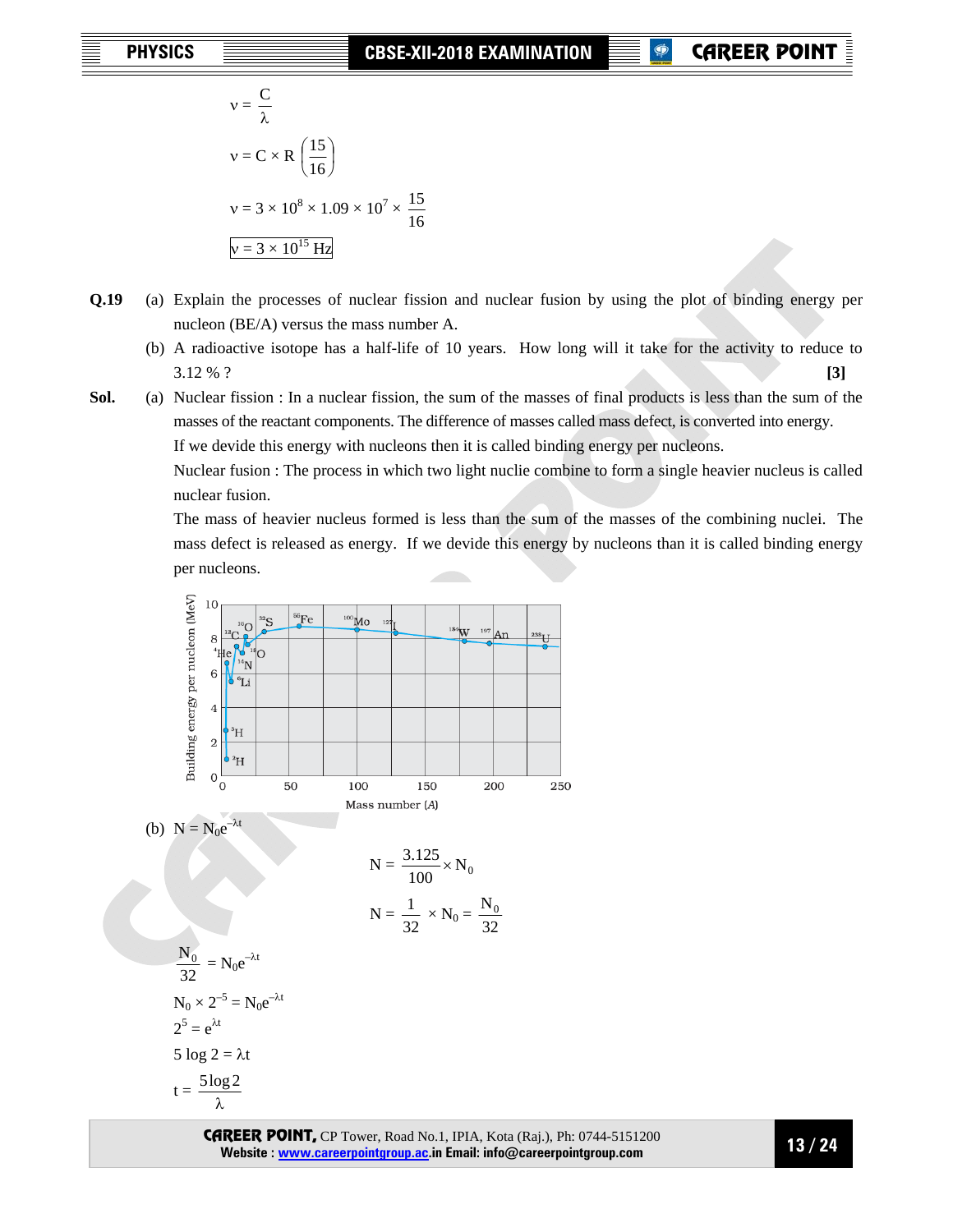- $\lambda = \frac{\log 2}{\mathrm{T_{1/2}}}$  $\lambda = \frac{\log 2}{10}$  $t = \frac{3.082}{1.08} \times 10$ log 2  $\frac{5\log 2}{1}$  ×  $t = 50$  years
- **Q.20** (a) A student wants to use two p-n junction diodes to convert alternating current into direct current. Draw the labeled circuit diagram she would use and explain how it works.
	- (b) Give the truth table and circuit symbol for NAND gate. **[3]**
- Sol. (a) Device use to convert AC to DC is rectifier. Here full wave rectifier will be used



When first half cycle diode  $D_2$  behave forward and  $D_1$  behave reverse biased current passes from A to B force second half cycle  $D_1$  behave forward but  $D_2$  behave reverse so current again pass from A to B. Due to both cycle current in output pass in same direction if can convert AC current into DC.

(b)

| B        |                    |   |  |
|----------|--------------------|---|--|
|          | <b>Truth table</b> |   |  |
| A        | B                  |   |  |
| $\theta$ | О                  |   |  |
| 0        |                    |   |  |
|          | 0                  |   |  |
|          |                    | 0 |  |

**Q.21** Draw the typical input and output characteristics of an n-p-n transistor in CE configuration. Show how these characteristics can be used to determine (a) the input resistance  $(r_1)$ , and (b) current amplification factor ( $\beta$ ).

**[3]**

**Sol.** (a) Common Emitter (CE) P N N  $V_{CC}$  $\rm V_{BB}$ + –

**Input characteristics :**  $V_{CC}$  **= constant**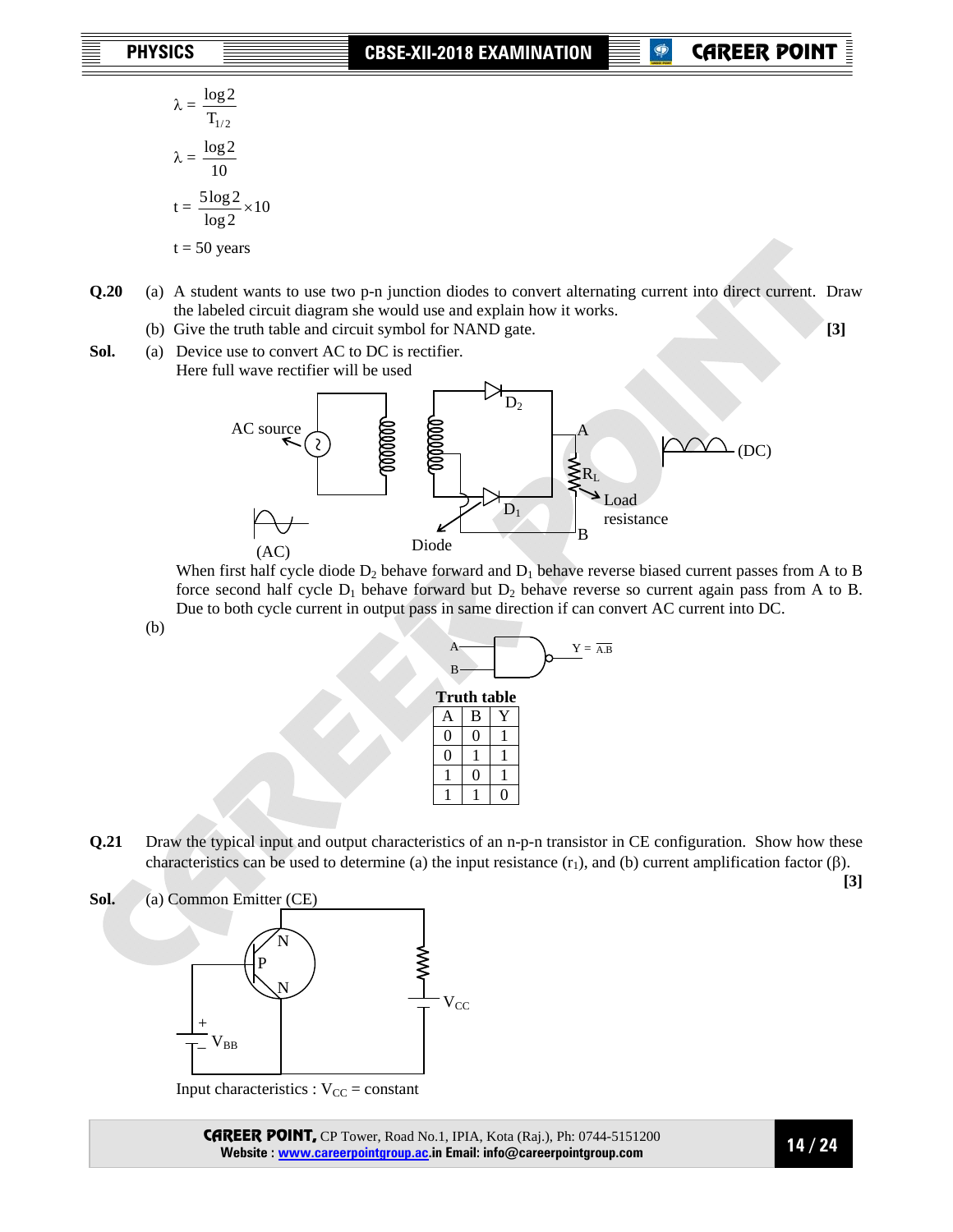

**Q.22** (a) Give three reasons why modulation of a message signal is necessary for long distance transmission. (b) Show graphically an audio signal, a carrier wave and an amplitude modulated wave. **[3]** 

**Sol.** (a)

(i) Practical antenna length : To transmit a signal effectively, the height of antenna should be comparable to the wavelength of the signal at least  $\frac{\lambda}{4}$  in length

Wave length  $=$   $\frac{\text{wave velocity}}{\text{frequency}}$  $3\times10^8$ 

$$
= \frac{3 \times 10}{20 \times 10^3 \text{ Hz}}
$$

 $λ = 15 μm$  $\ell = \frac{\lambda}{4} = 3.75$  km

3.75 km antenna practically not possible.

(ii) effective power radiated by antenna :

 Power radiated ∝ 2  $\sqrt{2}$ ⎠  $\left(\frac{\ell}{2}\right)$ ⎝  $\big($ λ  $\ell$ 

Thus the power radiated by short wavelength would be large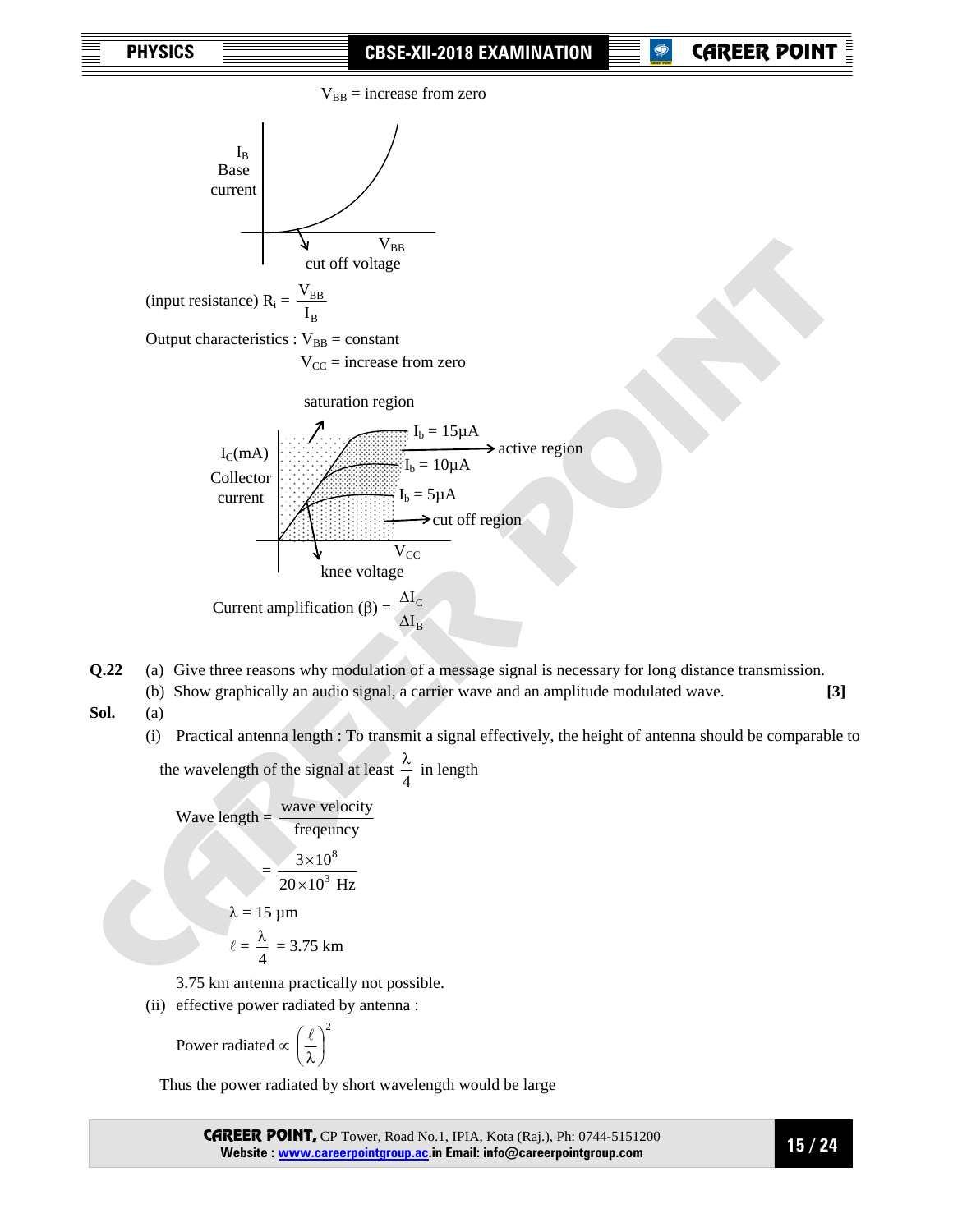# **P** CAREER POIN

 (iii) Multiplexing frequency : In order to transmit different audio signals simultaneously through one antenna, each signal is translated to a low frequency range so that it is easily distinguishable from other signals at the receiving station.

(b)



# **SECTION D**

- **Q.23** The teachers of Geeta's school took the students on a study trip to a power generating station, located nearly 200 km away from the city. The teacher explained that electrical energy is transmitted over such a long distance to their city, in the form of alternating current (ac) raised to a high voltage. At the receiving end in the city, the voltage is reduced to operate the devices. As a result, the power loss is reduced. Geeta listed to the teacher and asked questions about how the ac is converted to a higher or lower voltage.
	- (a) Name the device used to change the alternating voltage to a higher or lower value. State one cause for power dissipation in this device.
	- (b) Explain with an example, how power loss is reduced if the energy is transmitted over long distances as an alternating current rather than a direct current.
	- (c) Write two values each shown by the teachers and Geeta. **[4]**
- **Sol.** (a) The device which convert high voltage to low or low voltage to high voltage is transformer. Power can loss by heat and flux leakage.
	- (b) Electric power is transmitted from power station to homes through cables. These cables have resistance power is wasted in them as heat.

Suppose power P is delivered to a load R via cables of resistance  $R_t$ . If V is the voltage across load R and I current.

 $P = V-I$ 

Power wasted  $P_t = I^2 R_t = \frac{P^2 R_t}{V^2}$ V  $P^2R$ 

$$
P_t \propto \frac{1}{V^2}
$$

So high voltage waste less power

(c) They should be polite and thankful to each other.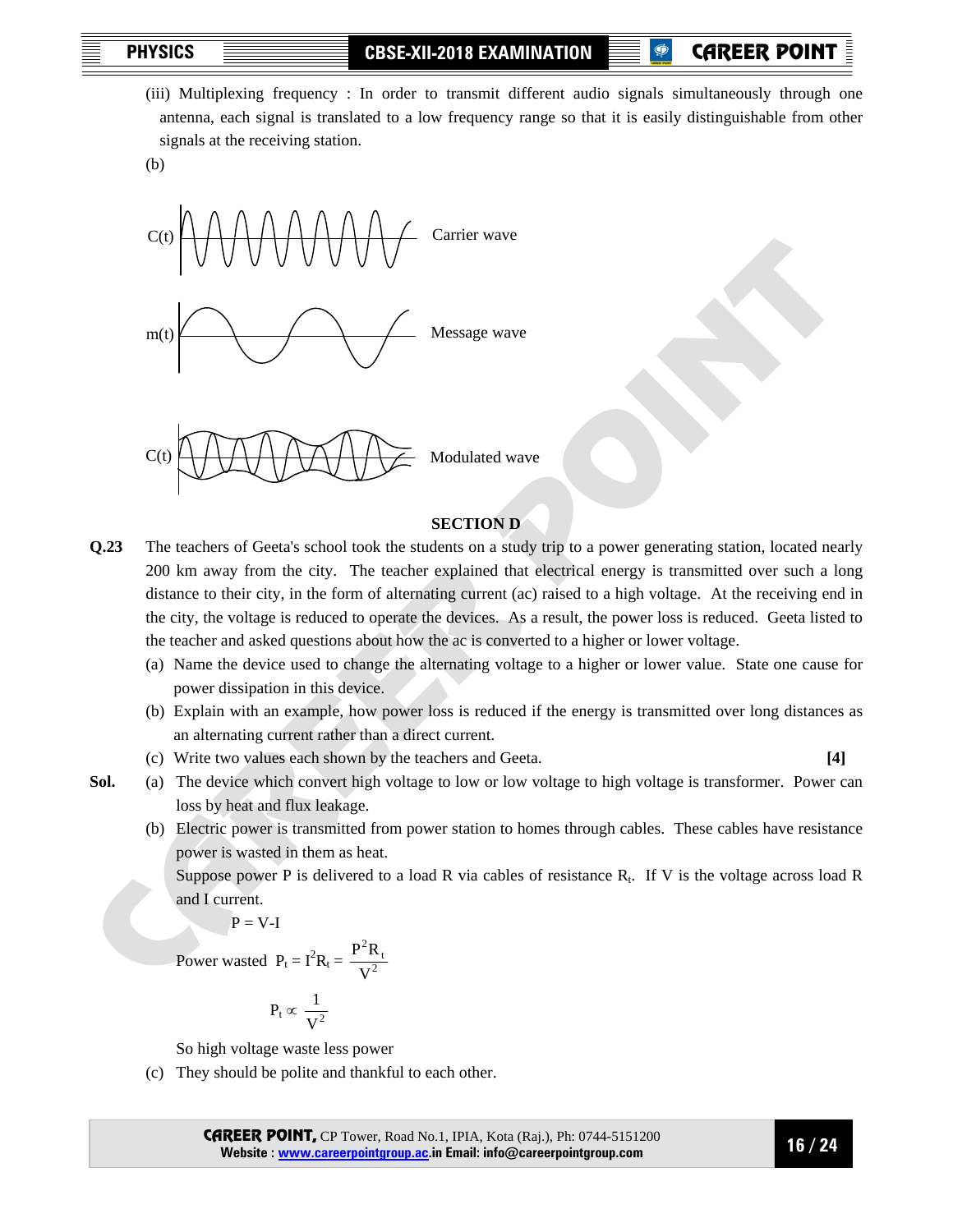### **SECTION E**

**Q.24** (a) Define electric flux. Is it a scalar or a vector quantity ? A point charges q is at a distance of d/2 directly above the centre of a square of side a, as shown in the figure. Use Gauss' law to obtain the expression for the electric flux through the square.



 (b) If the point charge is now moved to a distance 'd' from the centre of the square and the side of the square is doubled, explain how the electric flux will be affected. **[5]**

### **OR**

- (a) Use Gauss' law to derive the expression for the electric field  $(\vec{E})$  due to a straight uniformly charged infinite line of charge density  $\lambda$  C/m.
- (b) Draw a graph to show the variation of E with perpendicular distance 'r' from the line of charge.
- (c) Find the work done in bringing a charge q from perpendicular distance  $r_1$  to  $r_2$  ( $r_2 > r_1$ ).
- **Sol.** (a) Electric flux : The number of electric field lines passing through any area normally is known as electric flux (d).

It is scalar quantity.



Making square the cube and charge becomes at centre.

 $\phi =$  $\epsilon_0$  $q_{in}$  $\phi = \frac{q}{\sqrt{q}}$  $\epsilon$ <sub>0</sub>

Flux from only one square of cube



CAREER POINT, CP Tower, Road No.1, IPIA, Kota (Raj.), Ph: 0744-5151200 **Website : www.careerpointgroup.ac.in Email: info@careerpointgroup.com** 

**17 / 24**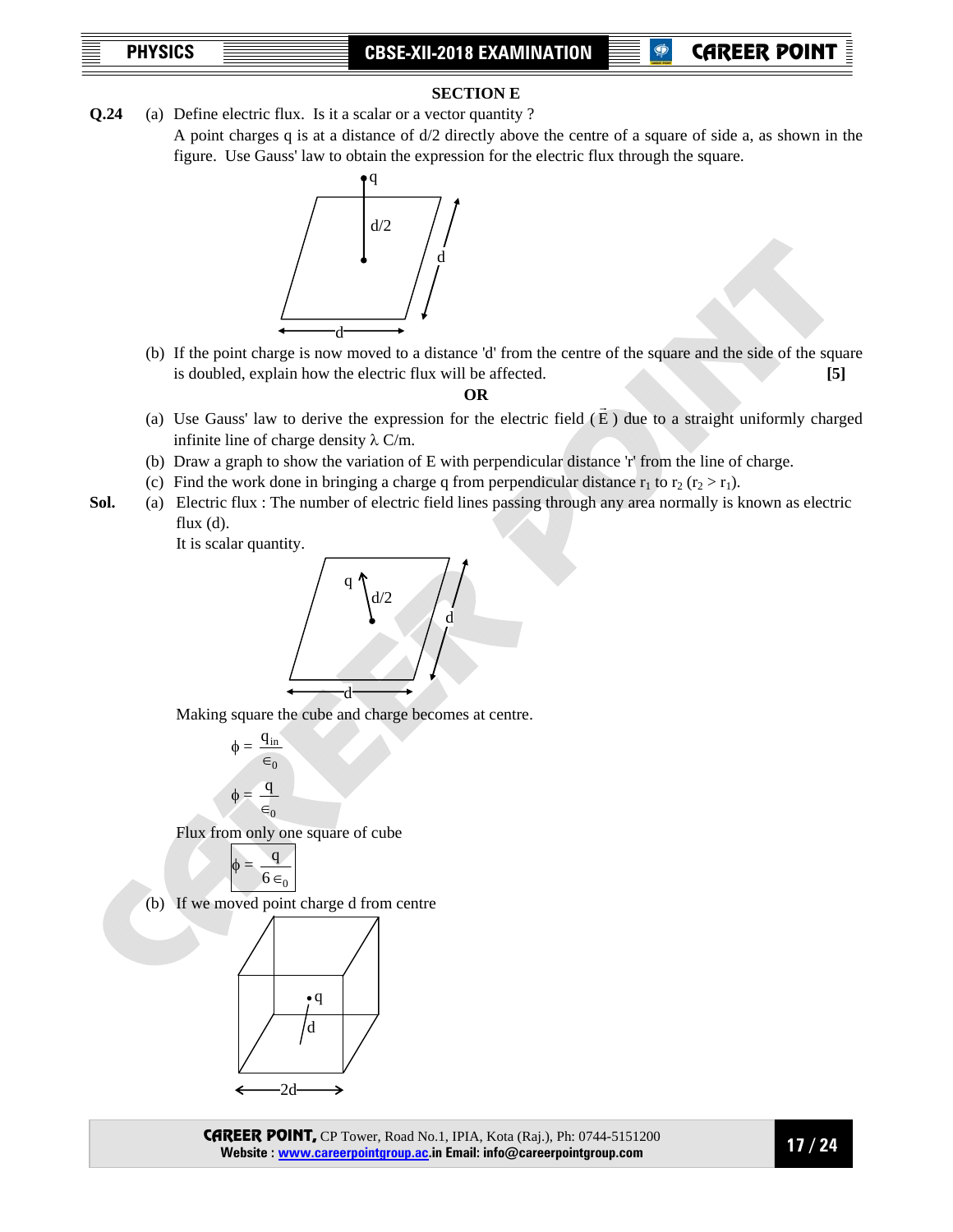**OR** 

$$
\phi = \frac{q}{\epsilon_0}
$$

$$
\phi = \frac{q}{6 \epsilon_0}
$$

Flux will remain same in both cases.

(a)



Vertical component cancel and horizontal add if we assume whole wire made up with pair of  $\lambda$  then resultant field will be horizontal.



$$
E = \frac{\lambda}{2\pi r \epsilon_0}
$$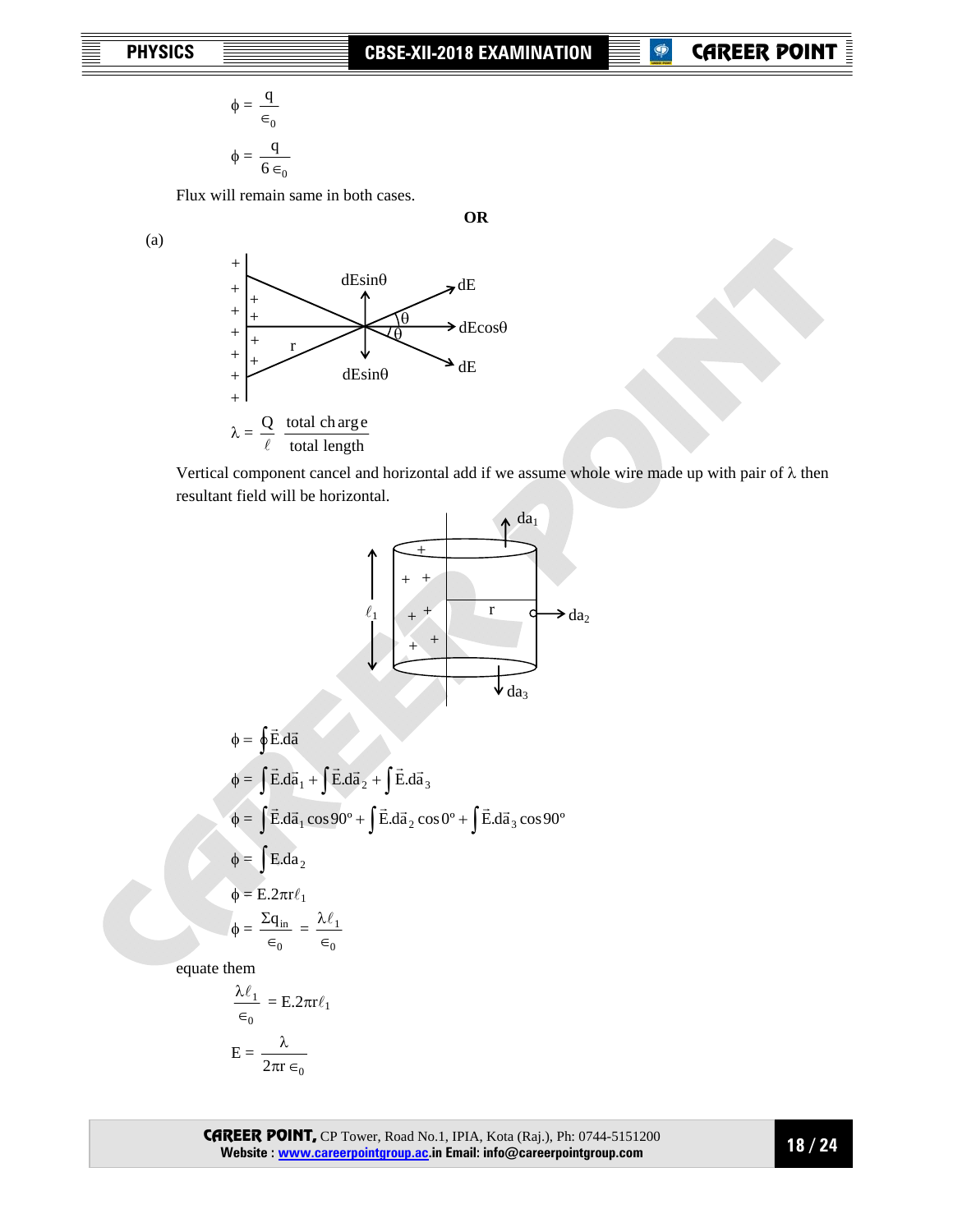(b)

$$
E = \frac{\lambda}{2\pi r \epsilon_0}
$$

$$
E = \frac{\lambda}{2\pi r \epsilon_0}
$$

$$
E \propto \frac{1}{r}
$$

(c) Work done to moving from  $r_1$  to  $r_2$ 

$$
dV = \int E dr
$$
  
\n
$$
dV = \int_{r_1}^{r_2} \frac{\lambda}{2\pi \epsilon_0 r} dr
$$
  
\n
$$
dV = \frac{\lambda}{2\pi \epsilon_0 r} \int_{r_1}^{r_2} \frac{1}{r} dr
$$
  
\n
$$
= \frac{\lambda}{2\pi \epsilon_0} \left[ \log \frac{r_2}{r_1} \right]
$$
  
\n
$$
W = qV
$$
  
\n
$$
W = q \left( \frac{\lambda}{2\pi \epsilon_0} \log \left( \frac{r_2}{r_1} \right) \right)
$$

- **Q.25** (a) State the principle of an ac generator and explain its working with the help of a labelled diagram. Obtain the expression for the emf induced in a coil having N turns each of cross-sectional area A, rotating with a constant angular speed 'ω' in a magnetic field  $\vec{B}$ , directed perpendicular to the axis of rotation.
	- (b) An aeroplane is flying horizontally form west to east with a velocity of 900 km/hour. Calculate the potential difference developed between the ends of its wings having a span of 20 m. The horizontal component of the Earth's magnetic field is  $5 \times 10^{-4}$  T and the angle of dip is 30°. **[5]**

## **OR**

A device X is connected across an ac source of voltage  $V = V_0 \sin \omega t$ . The current through X is given as

$$
I = I_0 \sin \left( \omega t + \frac{\pi}{2} \right).
$$

(a) Identify the device X and write the expression for its reactance.

 $\overline{a}$ ⎠

⎞

- (b) Draw graphs showing variation of voltage and current with time over one cycle of ac, for X.
- (c) How does the reactance of the device X vary with frequency of the ac ? Show this variation graphically.
- (d) Draw the phasor diagram for the device X.
- **Sol.** (a) **AC Generator :** Consider a coil PQRS free to rotate in a uniform magnetic field B. The axis of rotation of the coil is perpendicular to the field B. The flux through the coil.

 $N\phi = N.B.A \cos\theta$  $Nφ = N.B.A cos (ωt)$  N  $\frac{d\phi}{dt}$  = N.B.A.  $\frac{d}{dt}cos(\omega t)$ differentiate N  $\frac{d\phi}{dt} = -NBA\omega \sin(\omega t)$   $\left(\epsilon = -N\frac{d\phi}{dt}\right)$ ⎠  $\epsilon = -N \frac{d\phi}{dt}$  $\left(\epsilon = -N\frac{d\phi}{dt}\right)$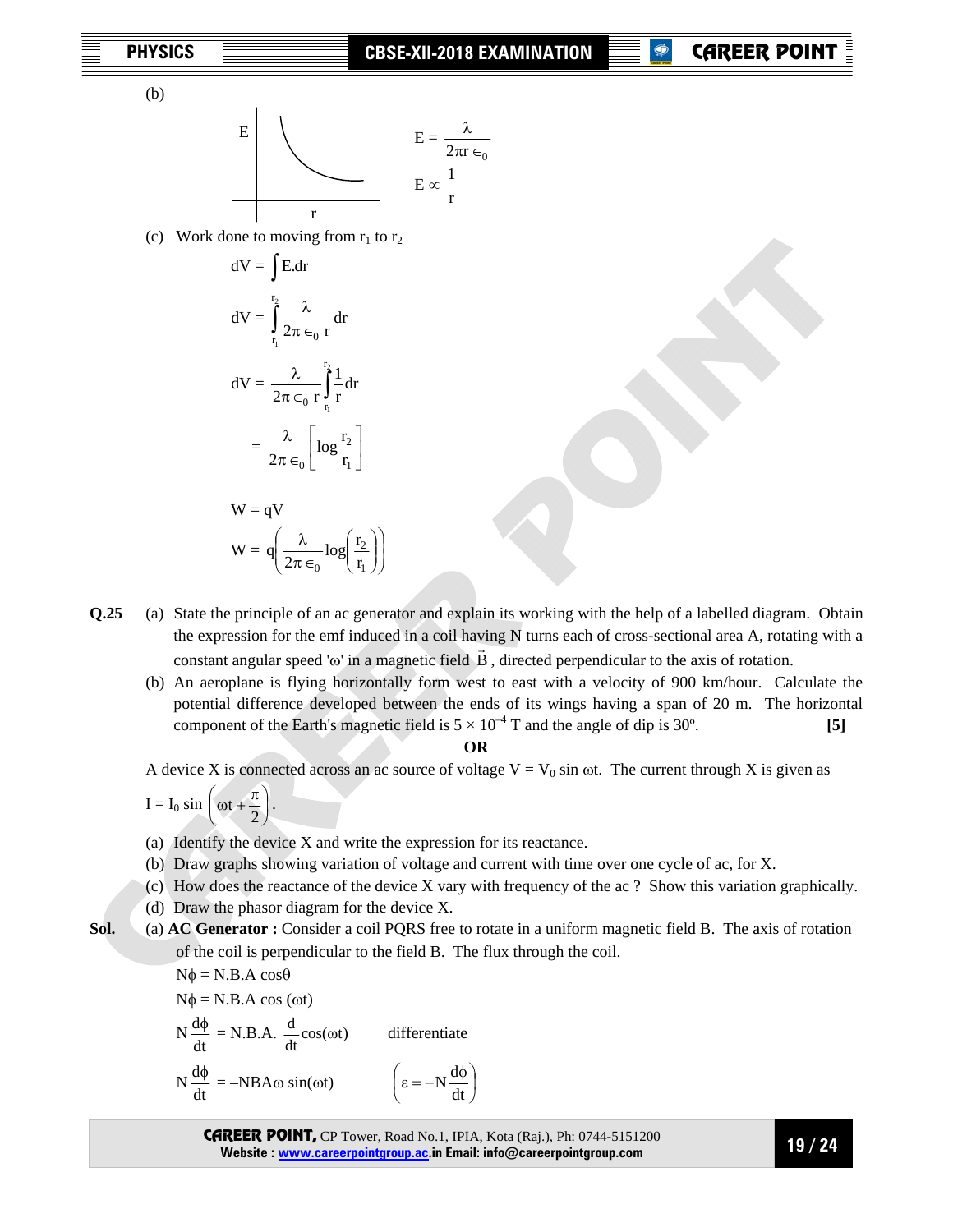

The AC generator work on change in flux induce emf in coil on [EMI]

(b) 
$$
V = 900 \times \frac{1000}{3600} = 250
$$
 m/s

 $\ell = 20$  m

When aeroplane going in west to east its wings cross vertical component of earth magnetic field.

**OR** 

 $B = 5 \times 10^{-4}$  Tesla  $\theta = 30^{\circ}$  $B \sin\theta = B_1$  $B_{\perp} = 5 \times 10^{-4} \times \sin 30^{\circ} = 2.5 \times 10^{-14}$  ε = Blv  $= 2.5 \times 10^{-4} \times 20 \times 250$  $= 50 \times 25 \times 10^{-3}$  $= 125 \times 10^{-2}$  $= 1.25$  volt

(a)

$$
V = \sin(\omega t)
$$
 
$$
V = \frac{q}{C}
$$

Applying Kirchoff's law

$$
V_0\sin(\omega t) - \frac{q}{C} = 0
$$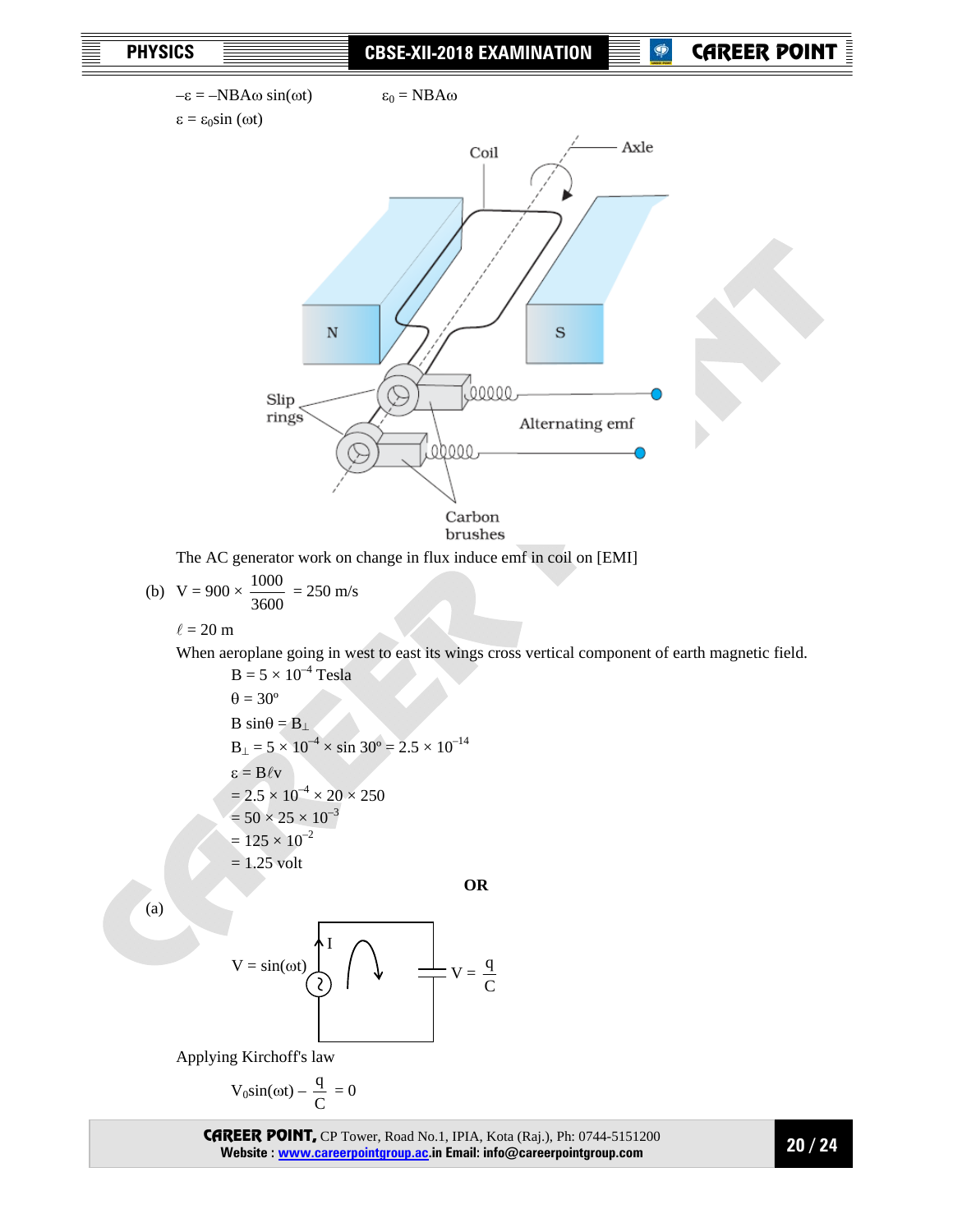CAREER POINT

$$
V_{0}\sin(\omega t) = \frac{q}{C}
$$
  
\n
$$
V_{0}C \sin(\omega t) = q
$$
  
\n
$$
V_{0}C \frac{d}{dt} \sin(\omega t) = \frac{dq}{dt}
$$
  
\n
$$
\omega V_{0}C \cos(\omega t) = i
$$
  
\n
$$
\frac{V_{0}}{1/\omega C} \cos(\omega t) = i
$$
  
\n
$$
\frac{V_{0}}{X_{C}} \cos(\omega t) = i
$$
  
\n
$$
\frac{V_{0}}{X_{C}} \cos(\omega t) = i
$$
  
\nHere X is capacitor  
\n(b) Here X is capacitor  
\n
$$
X_{C} \propto \frac{1}{\omega}
$$
  
\n
$$
X_{C} \propto \frac{1}{\omega}
$$
  
\n
$$
X_{C} \propto \frac{1}{\omega}
$$
  
\n
$$
V = V_{0} \sin(\omega t)
$$
  
\n
$$
I_{0} \sin(\omega t + \pi/2) = I_{\nabla}
$$
  
\n
$$
V_{0} \propto V_{0} \sin(\omega t)
$$

**Q.26** (a) Draw a ray diagram to show image formation when the concave mirror produces a real, inverted and magnified image of the object.

- (b) Obtain the mirror formula and write the expression for the linear magnification.
- (c) Explain two advantages of a reflecting telescope over a refracting telescope. **[5]**

### **OR**

- (a) Define a wavefront. Using Huygens' principle, verify the laws of reflection at a plane surface.
- (b) In a single slit diffraction experiment, the width of the slit is made double the original width. How does this affect the size and intensity of the central diffraction band ? Explain.
- (c) When a tiny circular obstalce is placed in the path of light from a distant source, a bright spot is seen at the centre of the obstacle. Explain why.

CAREER POINT, CP Tower, Road No.1, IPIA, Kota (Raj.), Ph: 0744-5151200 **Website : www.careerpointgroup.ac.in Email: info@careerpointgroup.com** 

**21 / 24**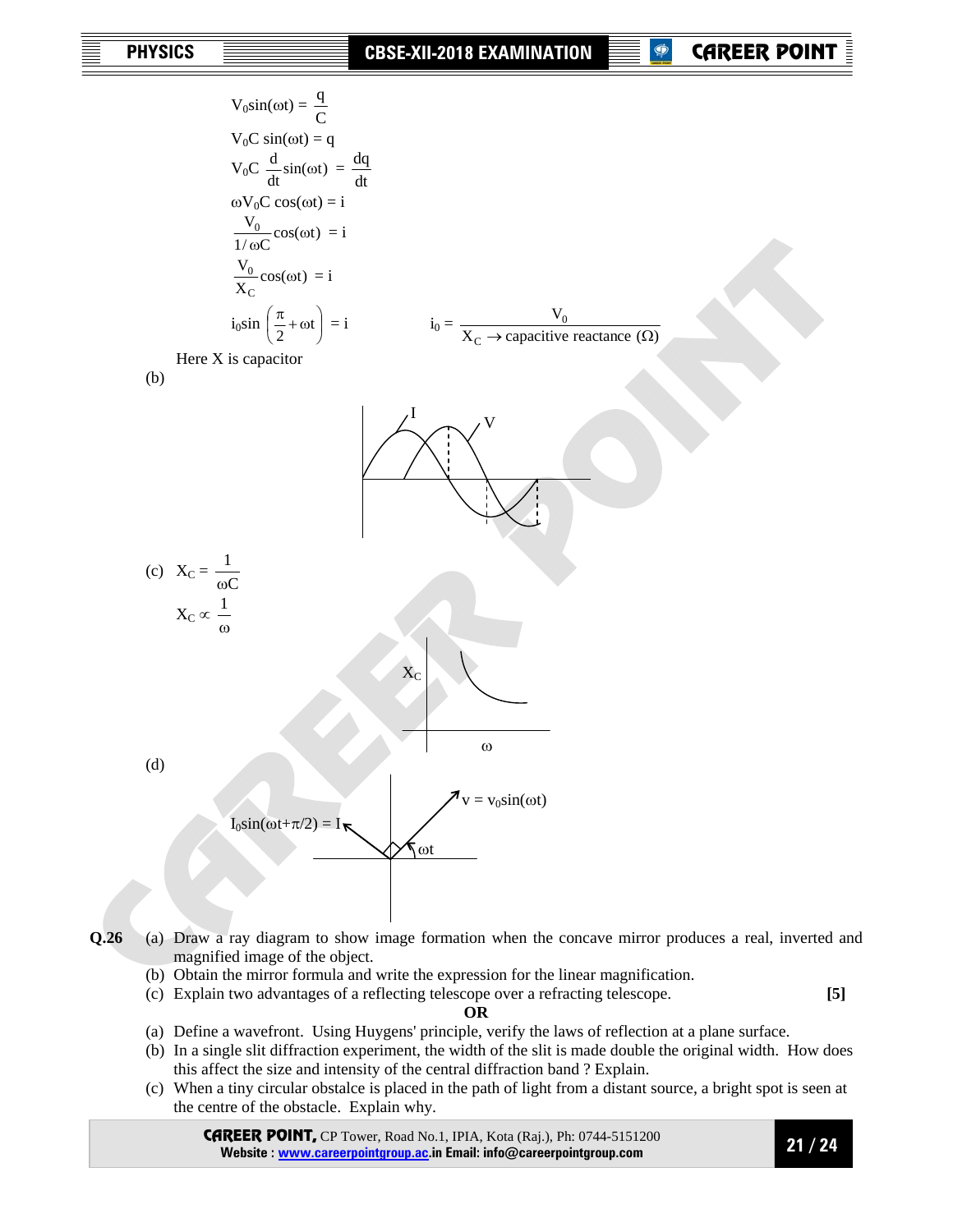

**Sol.** (a)



(b)



 ΔA′B′F and MPF are similar (A-A) So

$$
\frac{A'B'}{MP} = \frac{B'F}{FP} \qquad ....(i)
$$

ΔABP and A′B′P are similar (A-A)

$$
\frac{AB'}{BP} = \frac{BP}{BP} \quad \text{.....(ii)}
$$
\n
$$
MP = AB \quad \text{(By geometry)}
$$
\n
$$
\frac{AB'}{AB} = \frac{BF}{FP} \quad \text{.....(iii)}
$$
\nequate (ii) and (iii)\n
$$
\frac{BP}{BP} = \frac{B'F}{FP}
$$
\n
$$
\frac{(-v)}{(-u)} = \frac{B'P - FP}{FP}
$$
\n
$$
\frac{v}{u} = \frac{(-v) - (-f)}{-f}
$$
\n
$$
\frac{-vf}{u} = \frac{-uv + uf}{uvf}
$$
\n
$$
-\frac{1}{u} = -\frac{1}{f} + \frac{1}{v}
$$
\n
$$
\frac{1}{f} = \frac{1}{v} + \frac{1}{u}
$$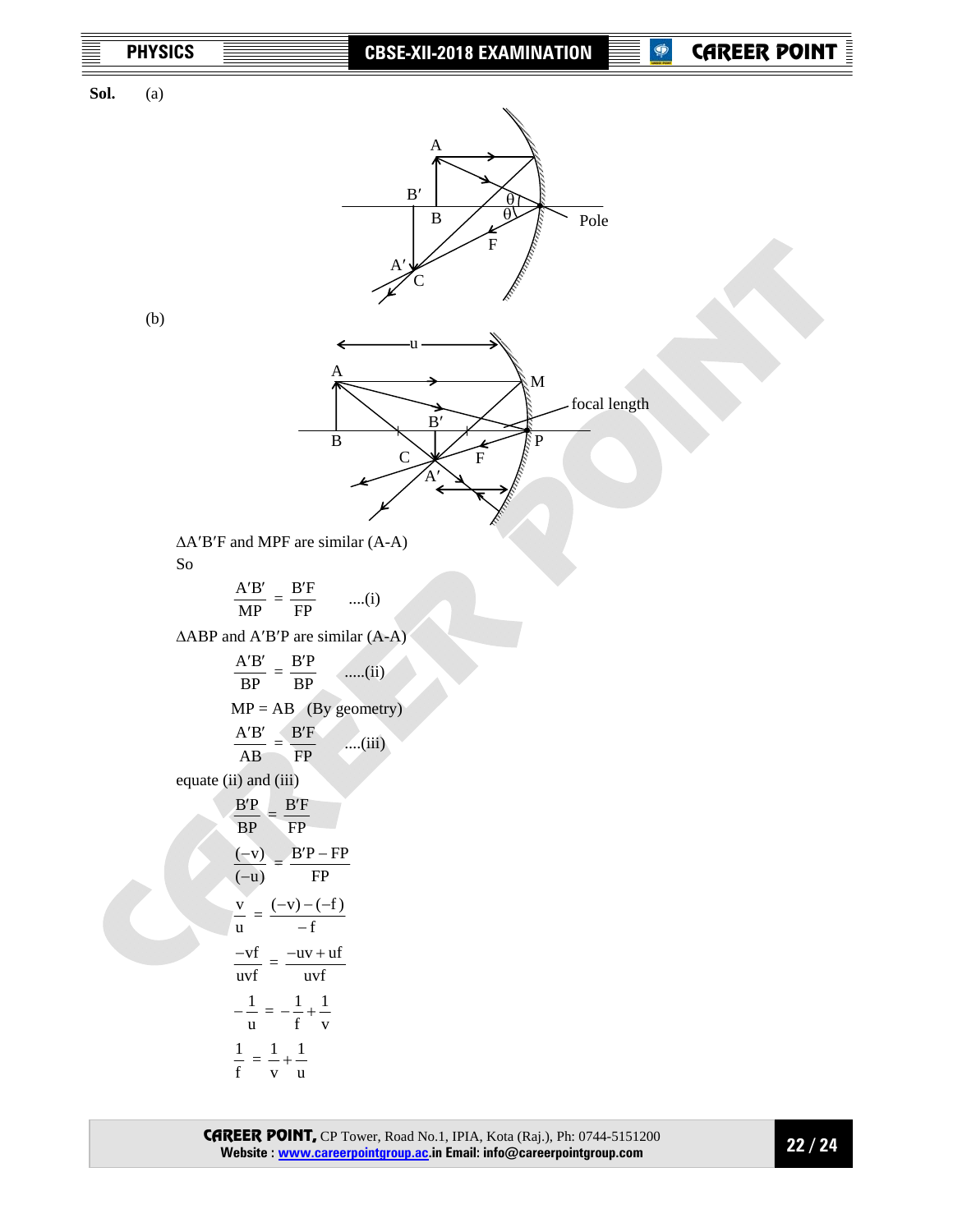From equation (ii)

$$
\frac{A'B'}{AB} = \frac{B'P}{BP}
$$
  

$$
\frac{-h'}{h} = \frac{-v}{-u}
$$
  

$$
m = \frac{h'}{h} = \frac{-v}{u}
$$
  

$$
m = \frac{v}{u} \qquad h' \rightarrow \text{height of image, } h \rightarrow \text{height of object}
$$
  

$$
m = \frac{h'}{h}
$$

- (c) (i) Reflecting telescope have height resolving power due to a large aperture of mirror.
	- (ii) Due to availability of paraboloidal mirror, the image is free from chromatic and spherical aberration. **OR**
- (a) Wavefront : A wavefront is defined as the continuous locus of all such particle of the medium which are vibrating in same phase at any instant. Wave (secondary wavelets) emit from wavefront perpendicularly. There are different type of wavefront
	- (i) Spherical wavefront
	- (ii) Plane wavefront
	- (iii) Cylindrical wavefront

**Explanation of Reflection** 

<sup>A</sup><sup>D</sup> r i r B C

Here in triangle ABC and BDC

 $BC = BC$  $\angle BAC = \angle BDC = 90^\circ$  $AC = BD$  $\triangle ABC \cong \triangle BDC$  $i = r$  hence law of reflection  $i = r$ 

 $d =$ slit size

(b) In diffraction

$$
dsin\theta = \lambda
$$

$$
d\theta = \lambda
$$

$$
\theta = \frac{7}{d}
$$

 Linear width of central maximum : If D is the distance of the screen from the single slit, then the linear width of central maximum will be

$$
\beta_0=D\times 2\theta=\frac{2D\lambda}{d}
$$